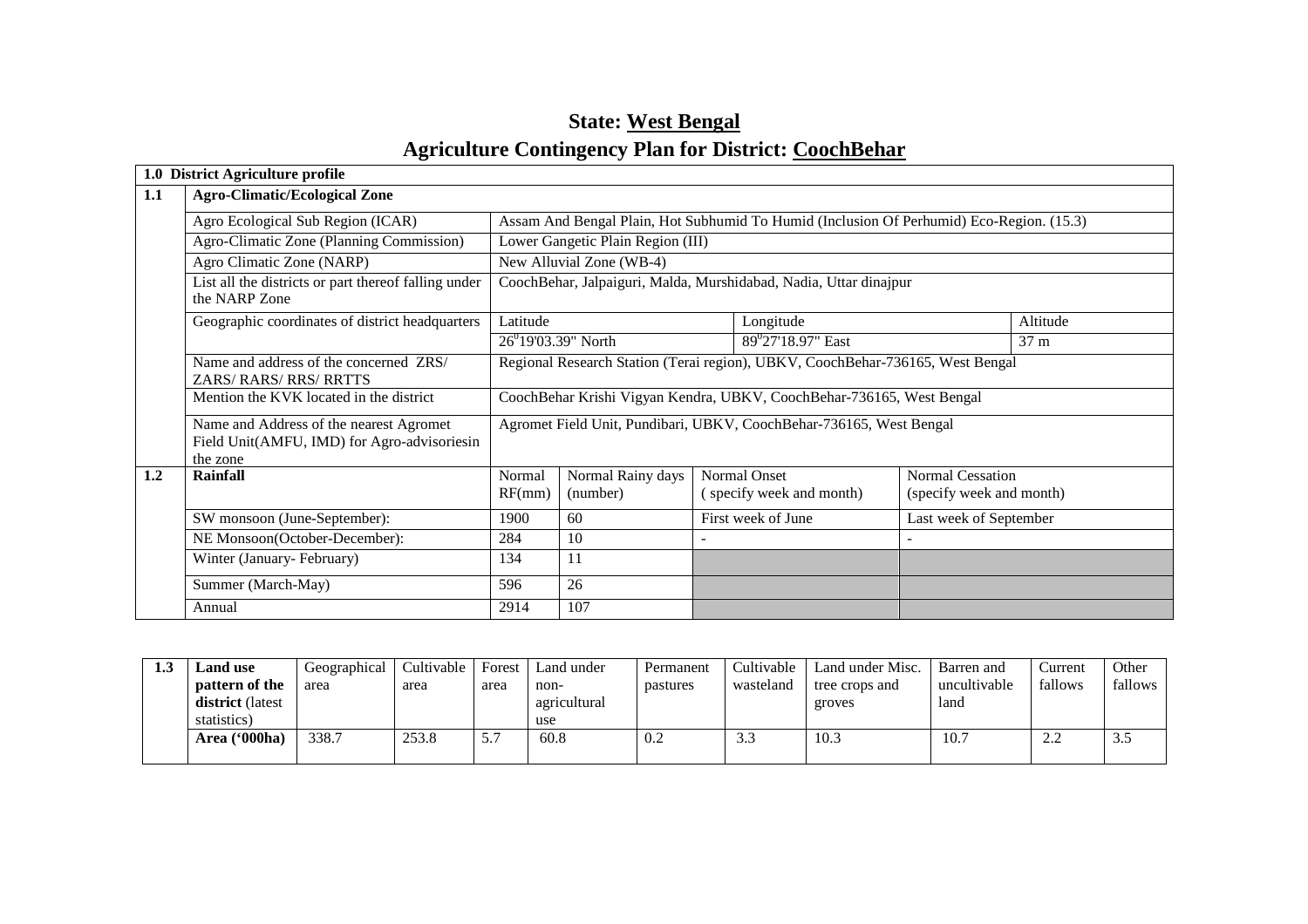| 1.4 | Major Soils (common names like red sandy<br>loam deep soils $(\text{etc.})^*$ | Area $(900 \text{ ha})$ | Percent $(\% )$ of total |
|-----|-------------------------------------------------------------------------------|-------------------------|--------------------------|
|     |                                                                               |                         |                          |
|     | 1. Sandy                                                                      | 49.1                    | ۰. +                     |
|     | 2. Coarse loamy                                                               | 1061.3                  | 31.3                     |
|     | 3. Deep to very deep Fine loamy                                               | 1812.0                  | 53.4                     |
|     | 4. Fine                                                                       | 260.3                   |                          |
|     | 5. Miscellaneous                                                              | 204.3                   | 6.2                      |

| 1.5 | <b>Agricultural land use</b> | Area $('000 ha)$ | Cropping intensity % |
|-----|------------------------------|------------------|----------------------|
|     | Net sown area                | 248.1            | 189                  |
|     | Area sown more than once     | 221.6            |                      |
|     | Gross cropped area           | 469.7            |                      |

| 1.6 | <b>Irrigation</b>                                                                                          | Area ('000 ha)            |                          |                                                                                                   |  |
|-----|------------------------------------------------------------------------------------------------------------|---------------------------|--------------------------|---------------------------------------------------------------------------------------------------|--|
|     | Net irrigated area                                                                                         | 79.4                      |                          |                                                                                                   |  |
|     | Gross irrigated area                                                                                       | 301                       |                          |                                                                                                   |  |
|     | Rainfed area                                                                                               | 168.7                     |                          |                                                                                                   |  |
|     | <b>Sources of Irrigation</b>                                                                               | Number                    | Area ('000 ha)           | Percentage of total irrigated area                                                                |  |
|     | Canals                                                                                                     |                           | 1.6                      | 2.5                                                                                               |  |
|     | Tanks                                                                                                      |                           | 5.8                      | 9.0                                                                                               |  |
|     | Open wells                                                                                                 |                           | $\overline{\phantom{a}}$ |                                                                                                   |  |
|     | Bore wells/Tube wells                                                                                      | 76                        | $\overline{\phantom{a}}$ | $\overline{\phantom{a}}$                                                                          |  |
|     | Lift irrigation schemes                                                                                    | 111                       | 33.3                     | 51.5                                                                                              |  |
|     | Micro-irrigation                                                                                           |                           | $\overline{\phantom{0}}$ | $\overline{\phantom{a}}$                                                                          |  |
|     | Other sources                                                                                              |                           | 20.4                     | 31.5                                                                                              |  |
|     | <b>Total Irrigated Area</b>                                                                                |                           | 64.8                     |                                                                                                   |  |
|     | Pump sets                                                                                                  |                           |                          |                                                                                                   |  |
|     | No. of Tractors                                                                                            |                           |                          |                                                                                                   |  |
|     | Groundwater availability and use* (Data<br>source: State/Central Ground water<br><b>Department /Board)</b> | No. of blocks/<br>Tehsils | $(\%)$ area              | Quality of water (specify the problem<br>such as high levels of arsenic, fluoride,<br>saline etc) |  |
|     | Over exploited                                                                                             |                           | $\overline{\phantom{a}}$ |                                                                                                   |  |
|     | Critical                                                                                                   |                           | $\sim$                   |                                                                                                   |  |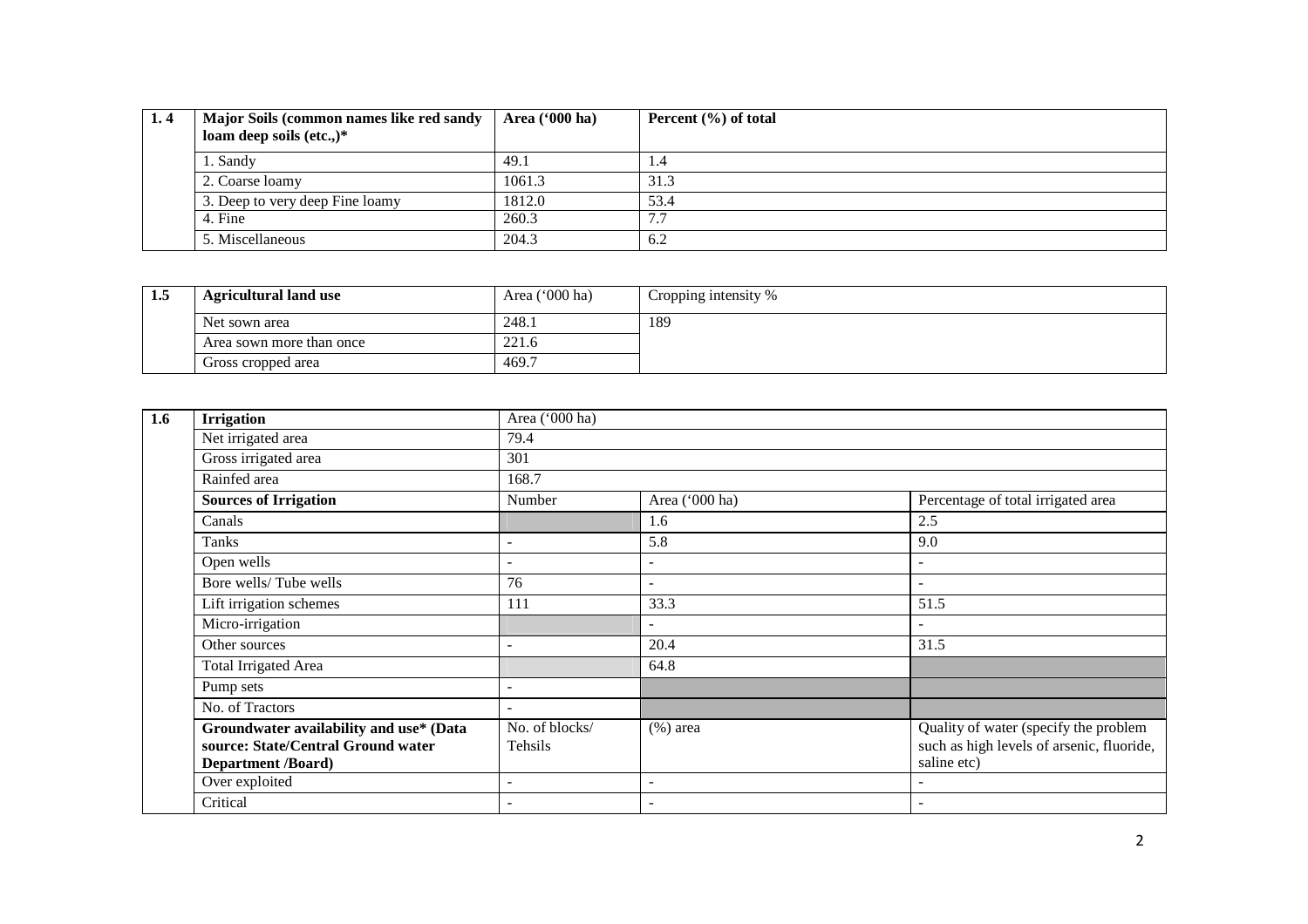| Semi-critical                                                                                         |        |  |  |  |  |  |  |
|-------------------------------------------------------------------------------------------------------|--------|--|--|--|--|--|--|
| Safe                                                                                                  | All    |  |  |  |  |  |  |
| Wastewater availability and use                                                                       |        |  |  |  |  |  |  |
| Ground water quality                                                                                  | Normal |  |  |  |  |  |  |
| *over-exploited: groundwater utilization > 100%; critical: 90-100%; semi-critical: 70-90%; safe: <70% |        |  |  |  |  |  |  |

#### **1.7 Area under major field crops & horticulture (as per latest figures) (Specify year 2009-10)**

| Major field crops cultivated                                                                                                                                                                                                             | Area ('000 ha)           |                          |                          |                  |                          |                |               |                    |  |  |  |
|------------------------------------------------------------------------------------------------------------------------------------------------------------------------------------------------------------------------------------------|--------------------------|--------------------------|--------------------------|------------------|--------------------------|----------------|---------------|--------------------|--|--|--|
|                                                                                                                                                                                                                                          | <b>Kharif</b>            |                          |                          | Rabi             |                          |                |               |                    |  |  |  |
| Rice<br>Jute<br>Mustard<br>Potato<br>Tobacco<br>Horticulture crops - Fruits<br>Banana<br>Jackfruit<br>Mango<br>Litchi<br>Guava<br><b>Horticulture crops - Vegetables</b><br>Chilli<br><b>Brinjal</b><br>Cabbage<br>Cauliflower<br>Radish | <b>Irrigated</b>         | Rainfed                  | <b>Total</b>             | <b>Irrigated</b> | Rainfed                  | <b>Total</b>   | <b>Summer</b> | <b>Grand</b> total |  |  |  |
|                                                                                                                                                                                                                                          | $\overline{\phantom{a}}$ | 215.0                    | 215.0                    | 46.0             | $\overline{\phantom{a}}$ | 46.0           | 52.0          | 313.0              |  |  |  |
|                                                                                                                                                                                                                                          | $\blacksquare$           | $\overline{\phantom{a}}$ | $\blacksquare$           |                  | $\overline{\phantom{a}}$ | $\blacksquare$ | 48.0          | 48.0               |  |  |  |
|                                                                                                                                                                                                                                          | $\sim$                   | $\overline{\phantom{a}}$ | $\sim$                   | 40.0             | $\overline{\phantom{a}}$ | 40.0           | $\sim$        | 40.0               |  |  |  |
|                                                                                                                                                                                                                                          | $\blacksquare$           | $\overline{\phantom{a}}$ | $\blacksquare$           | 26.7             | $\overline{\phantom{a}}$ | 26.7           | $\mathbf{r}$  | 26.7               |  |  |  |
|                                                                                                                                                                                                                                          | $\mathbf{r}$             | $\overline{\phantom{a}}$ | $\overline{\phantom{a}}$ | 12.0             | $\overline{\phantom{a}}$ | 12.0           | $\sim$        | 12.0               |  |  |  |
|                                                                                                                                                                                                                                          | Area ('000 ha)           |                          |                          |                  |                          |                |               |                    |  |  |  |
|                                                                                                                                                                                                                                          | <b>Total</b>             |                          |                          |                  |                          |                |               |                    |  |  |  |
|                                                                                                                                                                                                                                          | 1.9                      |                          |                          |                  |                          |                |               |                    |  |  |  |
|                                                                                                                                                                                                                                          | 1.1                      |                          |                          |                  |                          |                |               |                    |  |  |  |
|                                                                                                                                                                                                                                          | 1.0                      |                          |                          |                  |                          |                |               |                    |  |  |  |
|                                                                                                                                                                                                                                          | 0.3                      |                          |                          |                  |                          |                |               |                    |  |  |  |
|                                                                                                                                                                                                                                          | 0.3                      |                          |                          |                  |                          |                |               |                    |  |  |  |
|                                                                                                                                                                                                                                          | <b>Total</b>             |                          |                          |                  |                          |                |               |                    |  |  |  |
|                                                                                                                                                                                                                                          | 7.8                      |                          |                          |                  |                          |                |               |                    |  |  |  |
|                                                                                                                                                                                                                                          | 5.3                      |                          |                          |                  |                          |                |               |                    |  |  |  |
|                                                                                                                                                                                                                                          | 4.5                      |                          |                          |                  |                          |                |               |                    |  |  |  |
|                                                                                                                                                                                                                                          | 4.4                      |                          |                          |                  |                          |                |               |                    |  |  |  |
|                                                                                                                                                                                                                                          | 2.1                      |                          |                          |                  |                          |                |               |                    |  |  |  |
| <b>Medicinal and Aromatic crops</b>                                                                                                                                                                                                      | $\sim$                   |                          |                          |                  |                          |                |               |                    |  |  |  |
| <b>Plantation crops</b>                                                                                                                                                                                                                  | <b>Total</b>             |                          |                          |                  |                          |                |               |                    |  |  |  |
| Arecanut                                                                                                                                                                                                                                 | 2.1                      |                          |                          |                  |                          |                |               |                    |  |  |  |
| Coconut                                                                                                                                                                                                                                  | 1.3                      |                          |                          |                  |                          |                |               |                    |  |  |  |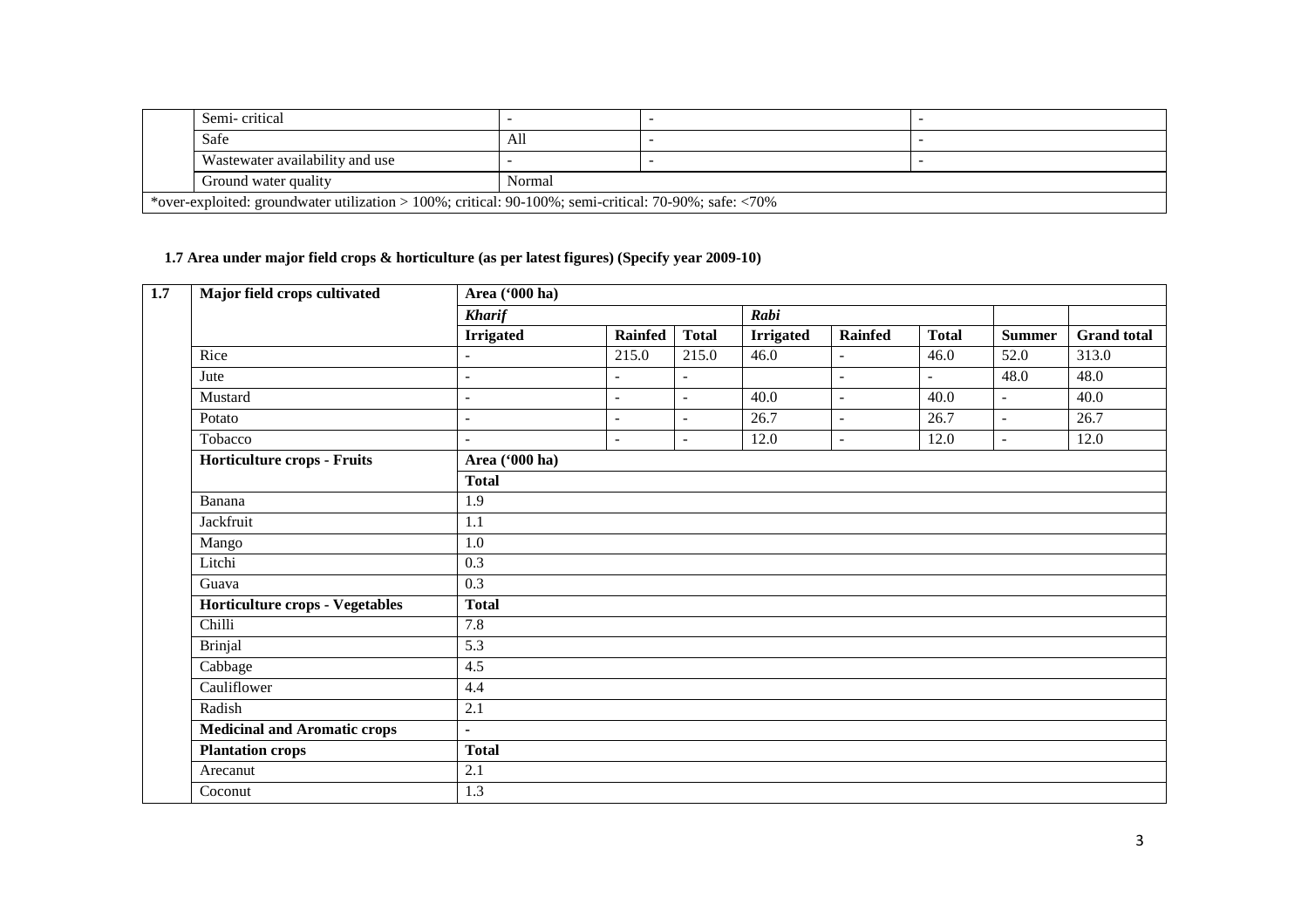| Betel vines                 | 0.2          |
|-----------------------------|--------------|
| <b>Fodder crops</b>         | <b>Total</b> |
| Total fodder crop area (ha) | 30.9         |
| <b>Grazing land</b>         |              |
| Sericulture etc             |              |
| Others (specify)            |              |

| 1.8  | Livestock (2007-08)                             |                                   |                          |                                  |            | Female (number)          |                           |                | Total (number)         |                                 |
|------|-------------------------------------------------|-----------------------------------|--------------------------|----------------------------------|------------|--------------------------|---------------------------|----------------|------------------------|---------------------------------|
|      | Non descriptive Cattle (local low yielding)     |                                   |                          | 446.4                            |            | 535.0                    |                           |                | 981.4                  |                                 |
|      | Crossbred cattle                                |                                   |                          | 13.4                             |            | 55.9                     |                           |                | 69.4                   |                                 |
|      | Non descriptive Buffaloes (local low yielding)  |                                   |                          | 2.6                              |            | 1.7                      |                           |                | 4.3                    |                                 |
|      | Goat                                            |                                   | $\overline{\phantom{a}}$ |                                  |            | $\mathbf{r}$             |                           |                | 522.1                  |                                 |
|      | Sheep                                           |                                   |                          | $\overline{a}$                   |            | $\sim$                   |                           |                | 122.2                  |                                 |
|      | Others (Camel, Pig, Yak etc.) Pig               |                                   |                          | 8.1                              |            | 11.5                     |                           |                | 19.6                   |                                 |
|      | Commercial dairy farms (Number)                 |                                   |                          |                                  |            |                          |                           |                |                        |                                 |
| 1.9  | <b>Poultry</b>                                  |                                   |                          | No. of farms                     |            |                          | Total No. of birds ('000) |                |                        |                                 |
|      | Commercial                                      |                                   |                          |                                  |            | 1335.8                   |                           |                |                        |                                 |
|      | Backyard                                        |                                   | $\sim$                   |                                  |            |                          |                           |                |                        |                                 |
| 1.10 | Fisheries (Data source: Chief Planning Officer) |                                   |                          |                                  |            |                          |                           |                |                        |                                 |
|      | A. Capture                                      |                                   |                          |                                  |            |                          |                           |                |                        |                                 |
|      |                                                 | i) Marine (Data Source: Fisheries |                          | No. of fishermen<br><b>Boats</b> |            | <b>Nets</b>              |                           |                | <b>Storage</b>         |                                 |
|      | Department)                                     |                                   |                          | Mechanized                       |            | Non-                     | Mechanized                |                | Non-mechanized         | facilities (Ice<br>plants etc.) |
|      |                                                 |                                   |                          |                                  |            | mechanized               | (Trawl nets,              |                | (Shore Seines, Stake   |                                 |
|      |                                                 |                                   |                          |                                  |            |                          | Gill nets)                | $&$ trap nets) |                        |                                 |
|      |                                                 |                                   |                          |                                  |            |                          |                           |                |                        |                                 |
|      |                                                 | Not applicable                    |                          |                                  |            |                          |                           | $\blacksquare$ |                        |                                 |
|      | ii) Inland (Data Source: Fisheries              |                                   | No. Farmer owned ponds   |                                  |            | <b>No. of Reservoirs</b> |                           |                | No. of village tanks   |                                 |
|      | Department)                                     |                                   | No. of Farmer: 6414      |                                  | <b>Nil</b> |                          |                           |                | Record not available   |                                 |
|      | Area of Pond (ha.): 2103.342                    |                                   |                          |                                  |            |                          |                           |                |                        |                                 |
|      | <b>B.</b> Culture                               |                                   |                          |                                  |            |                          |                           |                |                        |                                 |
|      |                                                 |                                   |                          | Water Spread Area (ha)           |            | Yield (t/ha)             |                           |                | Production ('000 tons) |                                 |
|      | i) Brackish water (Data Source: MPEDA/          |                                   | ha. (Beel)               |                                  |            |                          |                           |                | ton prawn              |                                 |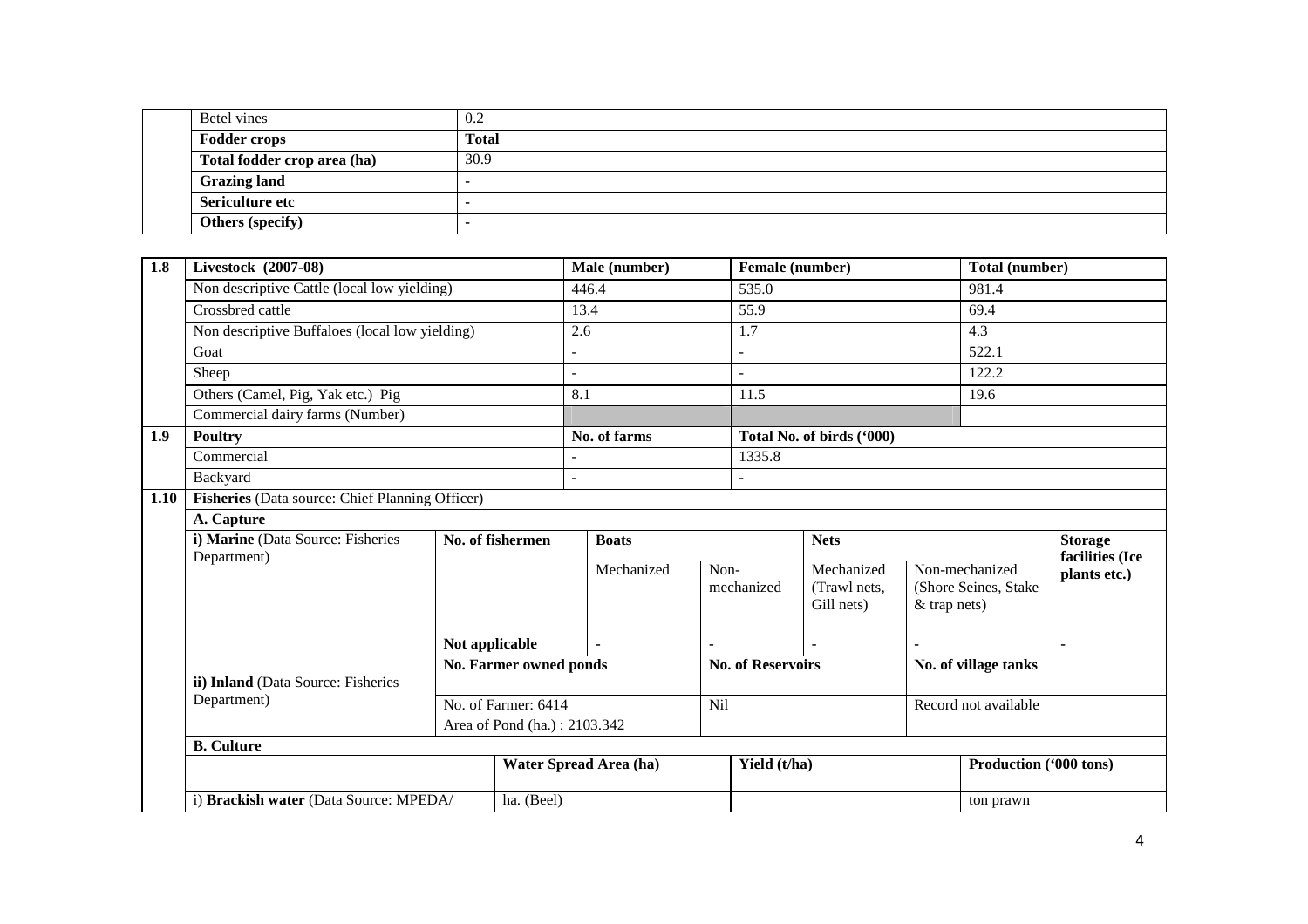| <b>Fisheries Department</b> )                  |                                |                       |                                  |
|------------------------------------------------|--------------------------------|-----------------------|----------------------------------|
| ii) <b>Fresh water</b> (Data Source: Fisheries | Culturable area: 567.86 ha.    | From Ponds under FFDA | 21165 ton Fish (2008-09)         |
| Department)                                    | Semi-Derelict area: 990.76 ha. | Scheme=               | Fish Seed Production $(08-09)$ = |
|                                                | Derelict area: 327.44 ha.      | $4.4 t/ha$ .          | million                          |
|                                                | Total area: 1886.06 ha.        |                       |                                  |
| <b>Others</b>                                  | (River) 1181.66 ha.            |                       |                                  |
|                                                | (Beel/Baor) 2932.28 ha.        |                       |                                  |

## **1.11 Production and Productivity of major crops** (Average of last 5 years: 2004, 05, 06, 07, 08; specify years)

| 1.11 | Name of crop                                                             | <b>Kharif</b>            |                          | Rabi                     |                          | <b>Summer</b>            |                          | <b>Total</b>          |                         |
|------|--------------------------------------------------------------------------|--------------------------|--------------------------|--------------------------|--------------------------|--------------------------|--------------------------|-----------------------|-------------------------|
|      |                                                                          | Production<br>(000 t)    | Productivity<br>(kg/ha)  | Production<br>(000 t)    | Productivity<br>(kg/ha)  | Production<br>(000 t)    | Productivity<br>(kg/ha)  | Production<br>(000 t) | Productivity<br>(kg/ha) |
|      | Major Field crops (Crops to be identified based on total acreage)        |                          |                          |                          |                          |                          |                          |                       |                         |
|      | Rice                                                                     | 550.5                    | 2450                     | 195.8                    | 2856                     | 51.1                     | 2725                     | 797.4                 | 2677                    |
|      | Jute                                                                     | $\overline{\phantom{a}}$ | $\overline{\phantom{a}}$ | ۰                        | $\overline{\phantom{a}}$ | 959.6                    | 11637                    | 959.6                 | 11637                   |
|      | Mustard                                                                  | $\overline{\phantom{a}}$ | $\overline{\phantom{a}}$ | 40.0                     | 1000                     | $\overline{\phantom{a}}$ | $\overline{\phantom{a}}$ | 40.0                  | 1000                    |
|      | Potato                                                                   | $\sim$                   | $\overline{\phantom{a}}$ | 700.0                    | 25455                    | $\overline{\phantom{a}}$ | $\overline{\phantom{a}}$ | 700.0                 | 25455                   |
|      | Tobacco                                                                  | $\overline{\phantom{a}}$ | $\overline{\phantom{a}}$ | 18.1                     | 1503                     | $\overline{\phantom{a}}$ |                          | 18.1                  | 1503                    |
|      | Major Horticultural crops (Crops to be identified based on total acreage |                          |                          |                          |                          |                          |                          |                       |                         |
|      | Chilli                                                                   | 4.2                      | 2274                     | 63.1                     | 10641                    | $\overline{\phantom{0}}$ |                          | 67.3                  | 6457                    |
|      | Cabbage                                                                  | $\overline{\phantom{a}}$ | $\overline{\phantom{a}}$ | 130.5                    | 28872                    | $\overline{\phantom{a}}$ |                          | 130.5                 | 28872                   |
|      | Cauliflower                                                              | $\sim$                   | $\overline{\phantom{a}}$ | 125.0                    | 6118.05                  | $\overline{\phantom{a}}$ | $\overline{\phantom{a}}$ | 125.0                 | 6118.05                 |
|      | <b>Brinjal</b>                                                           | 13.8                     | 10695                    | 50.5                     | 19053                    | 15.2                     | 11343                    | 79.5                  | 13697                   |
|      | Arecanut                                                                 | $\overline{\phantom{a}}$ | $\overline{\phantom{a}}$ | $\overline{\phantom{0}}$ | $\overline{\phantom{a}}$ | $\overline{\phantom{0}}$ |                          | 3.2                   | 1542                    |

| 1.12 Sowing window for 5 major   Rice |                                  | Jute                       | <b>Mustard</b> | <b>Potato</b>            | <b>Tobacco</b> |
|---------------------------------------|----------------------------------|----------------------------|----------------|--------------------------|----------------|
| field crops                           |                                  |                            |                |                          |                |
| (start and end of normal)             |                                  |                            |                |                          |                |
| sowing period)                        |                                  |                            |                |                          |                |
| Kharif-Rainfed                        | June $3^{\text{rd}}$ week to Aug | March $3rd$ week to        |                |                          |                |
|                                       | $3rd$ week                       | April $4^{\text{th}}$ week |                |                          |                |
| Kharif-Irrigated                      | June $3^{\text{rd}}$ week to Aug |                            |                | $2nd$ week of Nov to Dec |                |
|                                       | $3rd$ week                       |                            |                | $4^{\text{th}}$ week     |                |
| Rabi-Rainfed                          |                                  |                            |                |                          |                |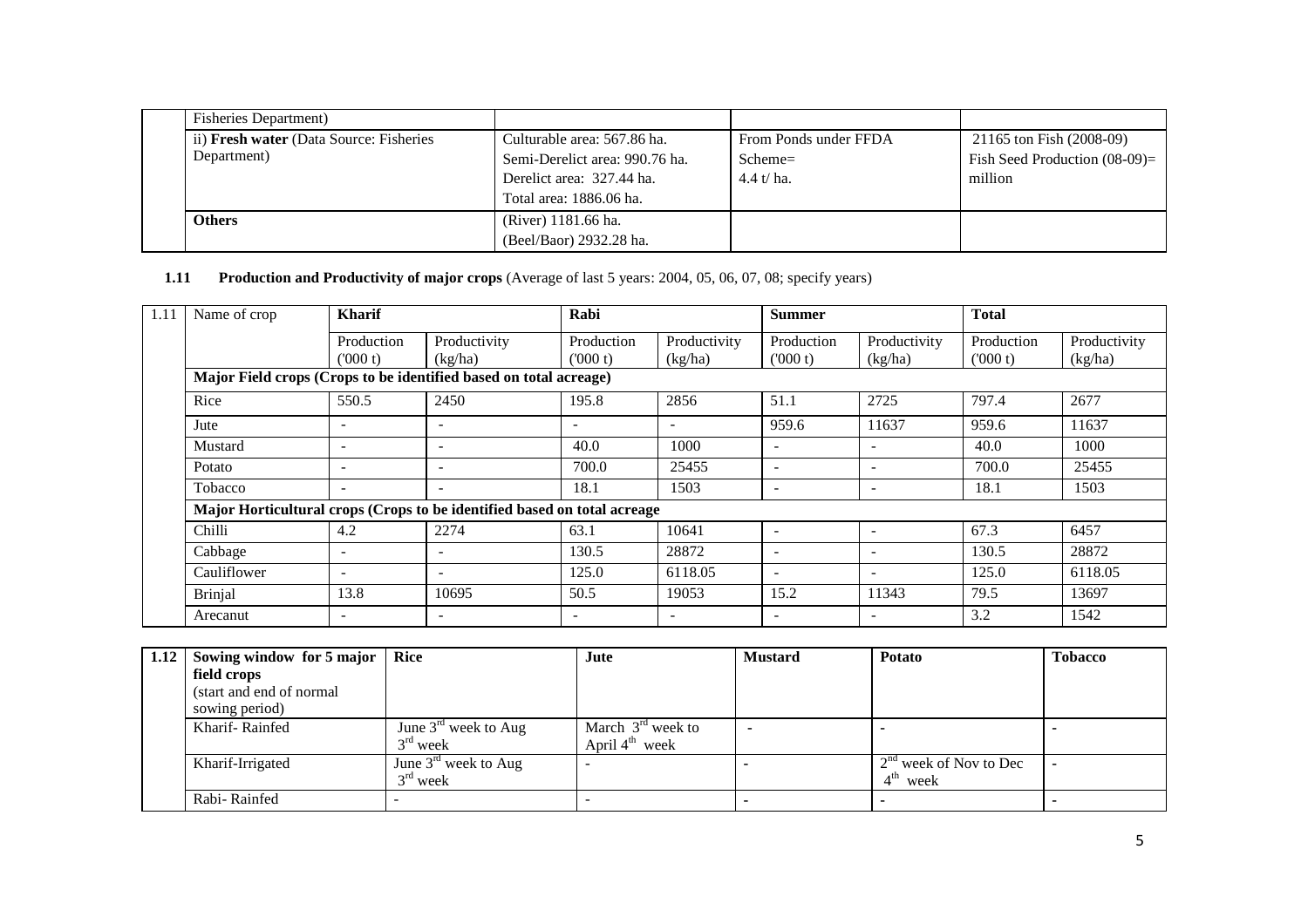| Rabi-Irrigated |                                   | $\sim$ ru<br>$Oct$ .<br>week to     | Sep 4<br>Oct 4 <sup>tn</sup><br>$4^{\mathrm{m}}$ week to | Oct $3^{ra}$ week to |
|----------------|-----------------------------------|-------------------------------------|----------------------------------------------------------|----------------------|
|                | $2^{rd}$ week to April 4<br>March | $\cap$ na<br>Nov $\angle$<br>* week | week<br>.                                                | Nov $4$<br>week      |
|                | week                              |                                     |                                                          |                      |

| 1.13 | What is the major contingency the district is prone to? (Tick mark) | <b>Regular</b> | <b>Occasional</b> | <b>None</b> |
|------|---------------------------------------------------------------------|----------------|-------------------|-------------|
|      | Drought                                                             |                |                   |             |
|      | Flood                                                               |                |                   |             |
|      | Cyclone                                                             |                |                   |             |
|      | Hail storm                                                          |                |                   |             |
|      | Heat wave                                                           |                |                   |             |
|      | Cold wave                                                           |                |                   |             |
|      | Frost                                                               |                |                   |             |
|      | Sea water intrusion                                                 |                |                   |             |
|      | Pests and disease outbreak (specify)                                |                |                   |             |
|      | Others (specify)                                                    |                |                   |             |

| 1.14 | Include Digital maps of the | $\cdots$<br>Location map of district within State as Annexure 1 | $\mathbf{r}$<br>Enclosed:<br>Yes |
|------|-----------------------------|-----------------------------------------------------------------|----------------------------------|
|      | district for                | Mean annual rainfall as Annexure 2                              | Enclosed: Yes                    |
|      |                             | Soil map as Annexure 3                                          | Enclosed: Yes                    |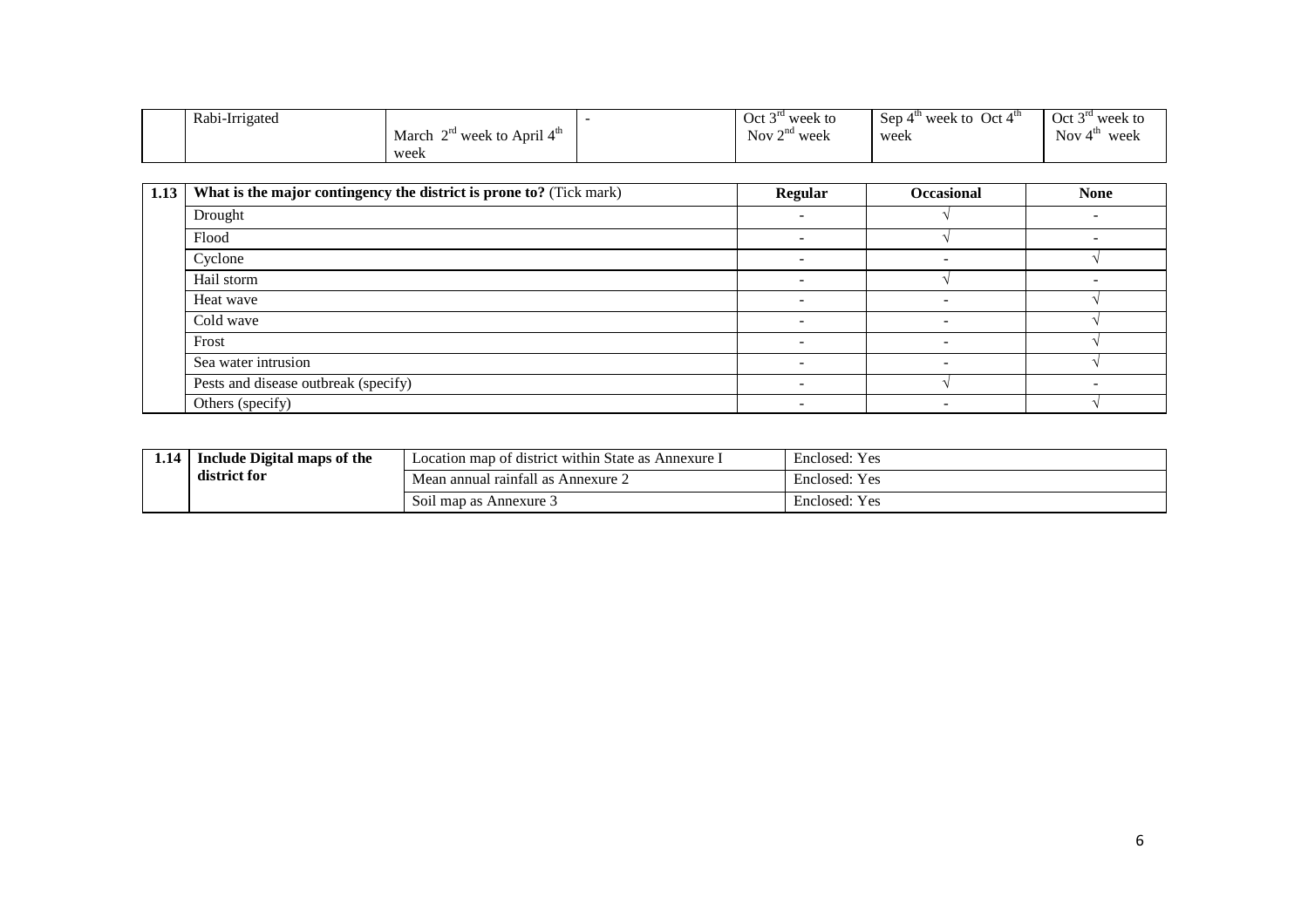#### **Annexure I**



#### **Location map of the district of Cooch Behar**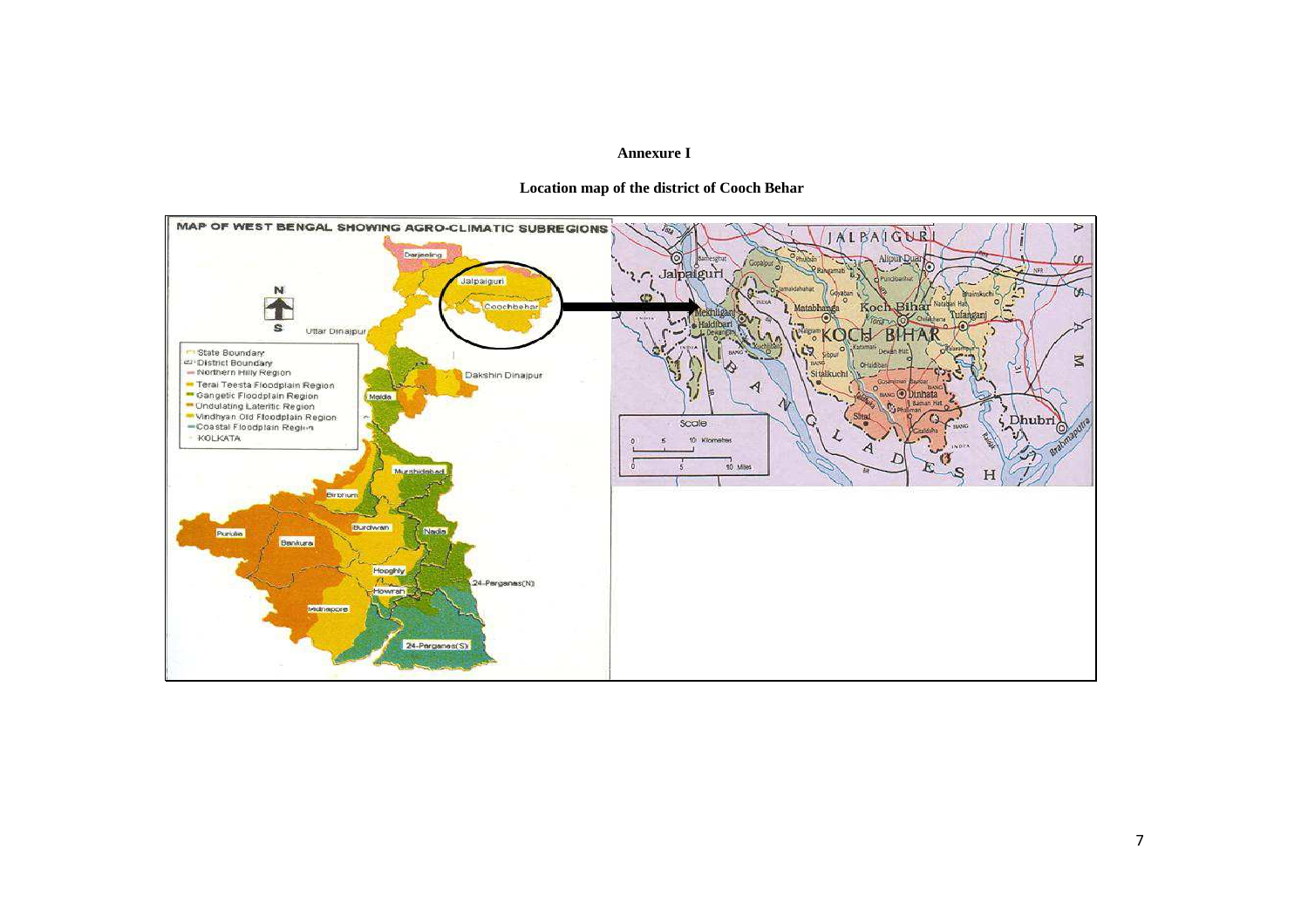

**Annexure II** 

 **Mean monthly rainfall of coochbehar district**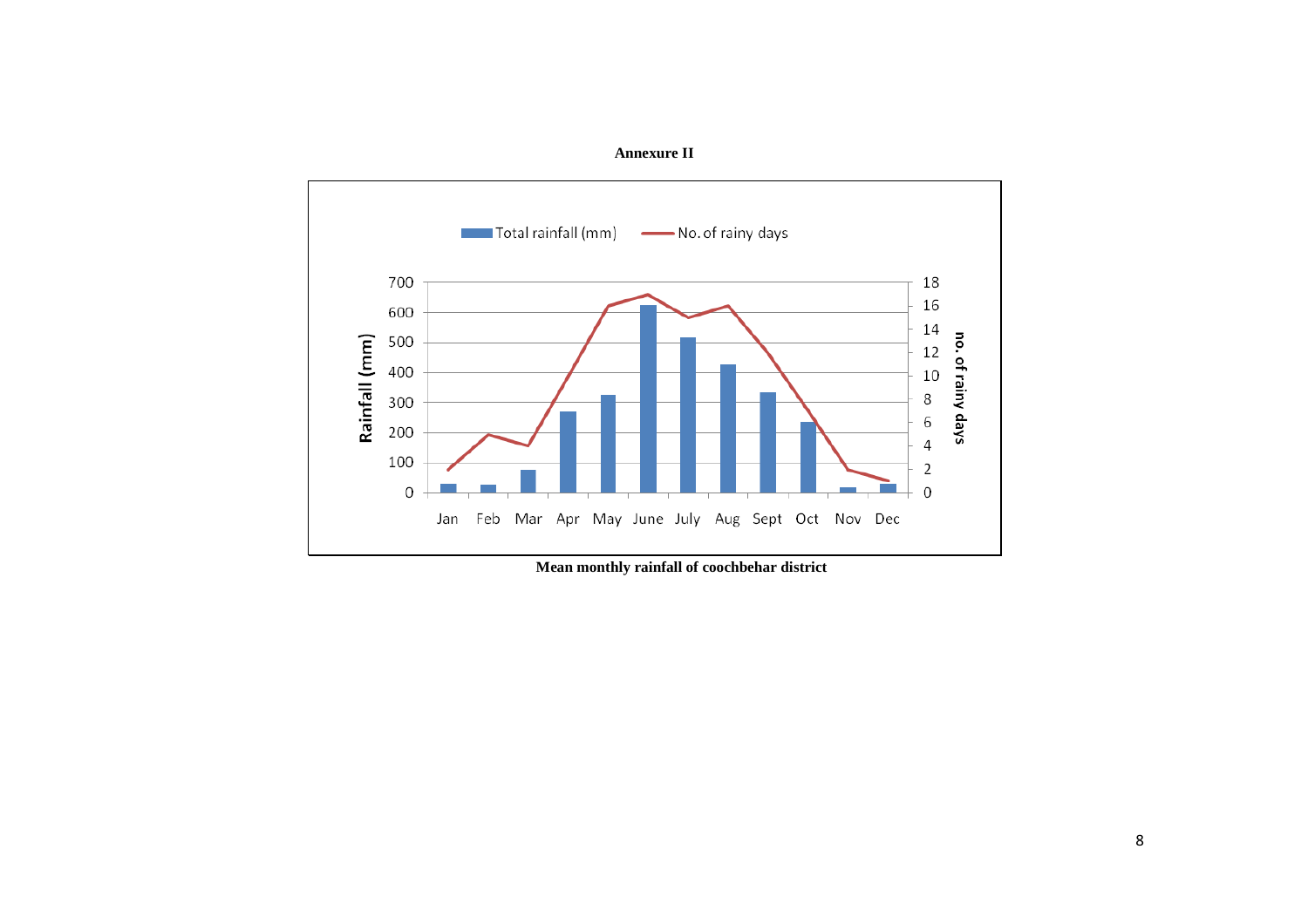### **Annexure III**





Source: NBSS & LUP Regional centre, Kolkata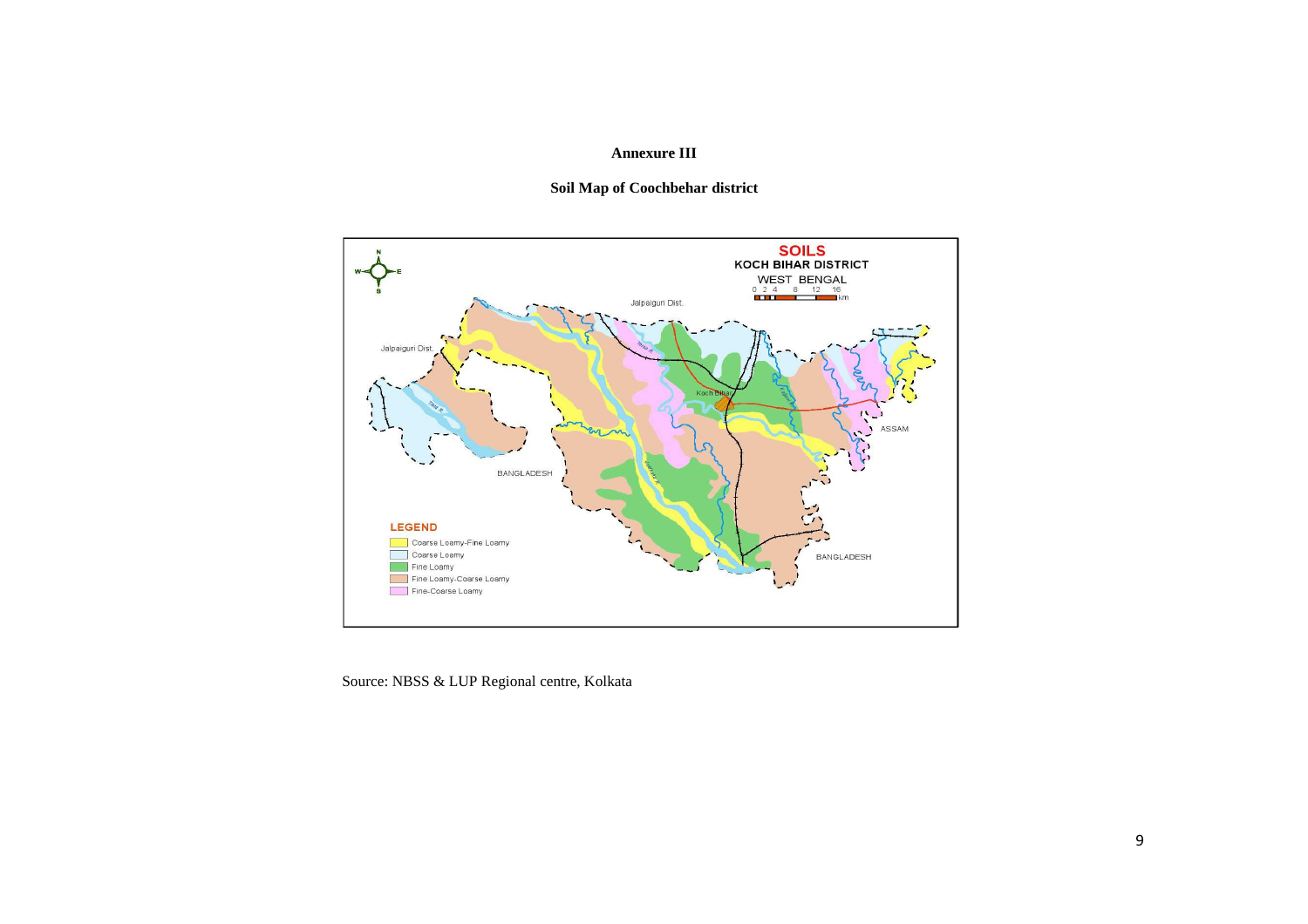#### **2.0 Strategies for weather related contingencies**

**2.1 Drought** 

**2.1.1 Rainfed situation** 

| <b>Condition</b> |                |                    | <b>Suggested Contingency measures</b> |                                            |                                  |  |
|------------------|----------------|--------------------|---------------------------------------|--------------------------------------------|----------------------------------|--|
| <b>Early</b>     | Major          | <b>Normal Crop</b> | Change in crop /                      | <b>Agronomic measures</b>                  | <b>Remarks on Implementation</b> |  |
| season           | <b>Farming</b> | / Cropping         | cropping system                       |                                            |                                  |  |
| drought          | situation      | system             | including variety                     |                                            |                                  |  |
| (delayed         |                |                    |                                       |                                            |                                  |  |
| onset)           |                |                    |                                       |                                            |                                  |  |
| Delay by         | Deep to        | Jute $-$ Rice      | No change                             | Normal package of practices given by UBKV  | Link with Govt. farm of          |  |
| 2 weeks          | very deep      | Rice - Toria       | No change prefer                      | Normal transplanting of 2-3 seedlings/hill | department of agriculture, NSC,  |  |
|                  | fine loamy     |                    | varieties                             |                                            | WBSC, RRS Pundibari farm         |  |
| $3rd$ Week       | to clayey      |                    | Rasi.khitish, kiron and               |                                            | UBKV.for good quality seed       |  |
| of June          | soils          |                    | bhupen, and Anjali                    |                                            |                                  |  |
|                  | Deep to        | $Jute - Rice$      | No change change prefer               | Normal package of practices given by UBKV  |                                  |  |
|                  | very deep      |                    | varieties                             |                                            |                                  |  |
|                  | sandy          |                    | likeJRO66,8462,128,204,               |                                            |                                  |  |
|                  | loam soils     |                    | andAAU-oj1 and                        |                                            |                                  |  |
|                  |                |                    | <b>JBO2003</b>                        |                                            |                                  |  |
|                  |                | Rice - Toria       | No change                             | Normal transplanting of 2-3 seedlings/hill |                                  |  |
|                  |                |                    | Rasi.khitish, kiron and               |                                            |                                  |  |
|                  |                |                    | bhupen, and Anjali                    |                                            |                                  |  |
|                  | Coarse         | Jute - Rice        | No change change prefer               | Normal package of practices given by UBKV  |                                  |  |
|                  | sandy soils    |                    | varieties                             |                                            |                                  |  |
|                  | in uplands     |                    | likeJRO66,8462,128,204,               |                                            |                                  |  |
|                  |                |                    | andAAU-oj1 and                        |                                            |                                  |  |
|                  |                |                    | <b>JBO2003</b>                        |                                            |                                  |  |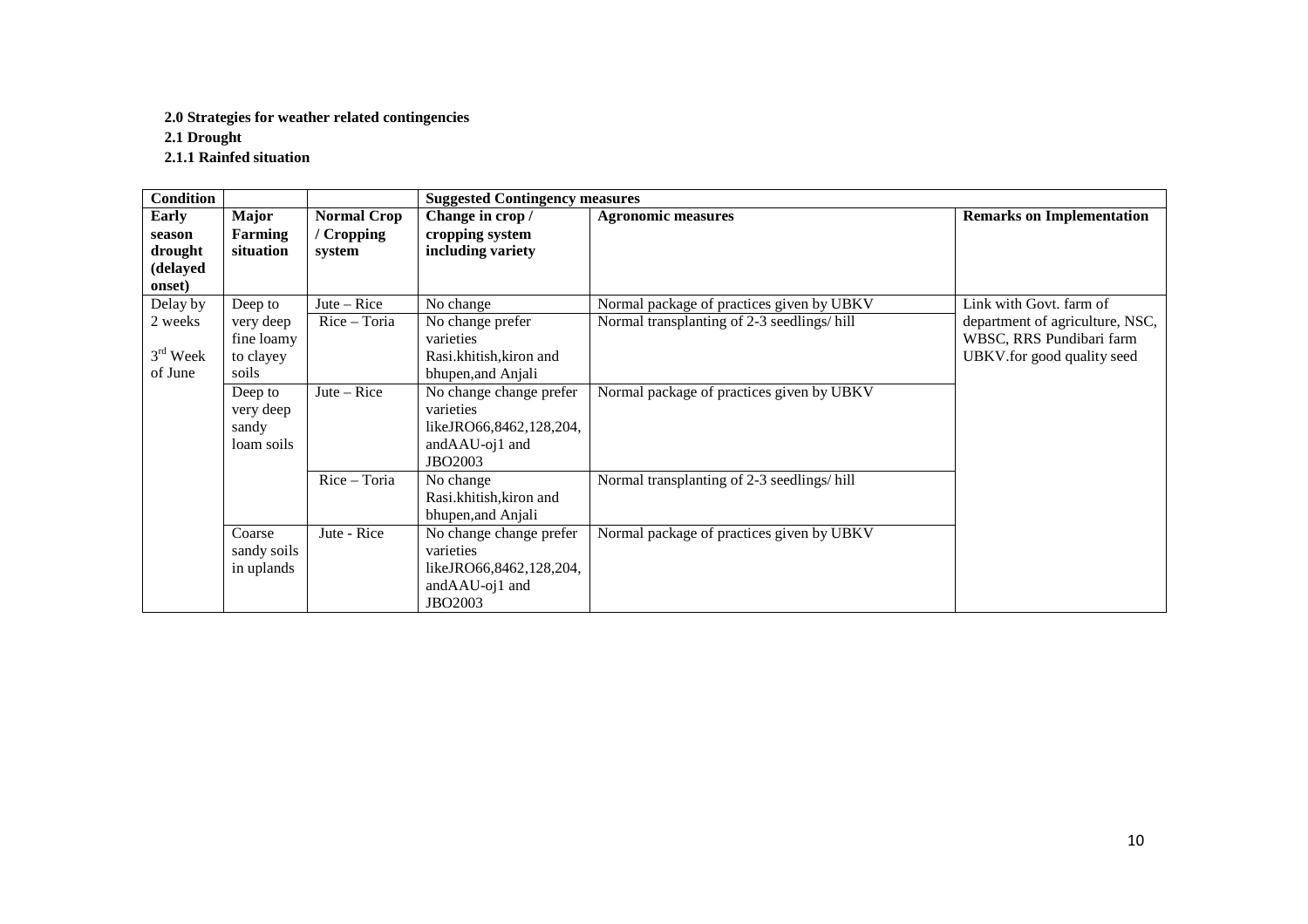| <b>Condition</b>                                 |                                                    |                                           | <b>Suggested Contingency measures</b>                                                  |                                                                                                |                                                                                                                            |
|--------------------------------------------------|----------------------------------------------------|-------------------------------------------|----------------------------------------------------------------------------------------|------------------------------------------------------------------------------------------------|----------------------------------------------------------------------------------------------------------------------------|
| Early<br>season<br>drought<br>(delayed<br>onset) | <b>Major</b><br><b>Farming</b><br>situation        | Normal Crop/<br><b>Cropping</b><br>system | Change in crop /<br>cropping system<br>including variety                               | <b>Agronomic measures</b>                                                                      | <b>Remarks on Implementation</b>                                                                                           |
| Delay by<br>4 weeks<br>$1st$ week                | Deep to<br>very deep<br>fine<br>loamy to<br>clayey | $Jute - Rice$                             | No change. Prefer<br>varieties<br>likeJRO66,8462,128,204,<br>andAAU-oj1 and<br>JBO2003 | Intercultivation in between the rows of jute<br>$\bullet$<br>Increase the seed rate by10%      | Link with Govt. farm of<br>department of agriculture,<br>NSC, WBSC, RRS Pundibari<br>farm UBKV for good quality<br>of seed |
| of July                                          | soils                                              | $Rice - Toria$                            | No change. Prefer<br>varieties like Rasi.<br>khitish, kiron bhupen, and<br>Anjali      | Transplant 2-3 seedlings per hill                                                              |                                                                                                                            |
|                                                  | Deep to<br>very deep<br>sandy<br>loam<br>soils     | $Jute - Rice$                             | No change. Prefer<br>varieties<br>likeJRO66,8462,128,204,<br>andAAU-oj1 and<br>JBO2003 | Intercultivation in between the rows of jute<br>$\bullet$<br>Increase the seed rate by10%      |                                                                                                                            |
|                                                  |                                                    | Rice - Toria                              | No change. Prefer<br>varietieslike Rasi.<br>Khitish , kiron and<br>bhupen, and Anjali  | Direct sowing using drum seeder in medium to high land                                         |                                                                                                                            |
|                                                  | Coarse<br>sandy<br>soils in<br>uplands             | Jute - Rice                               | No change. Prefer<br>varieties<br>likeJRO66,8462,128,204,<br>andAAU-oj1 and<br>JBO2003 | Intercultivation in between the rows of jute<br>$\bullet$<br>Increase the seed rate by10%<br>٠ |                                                                                                                            |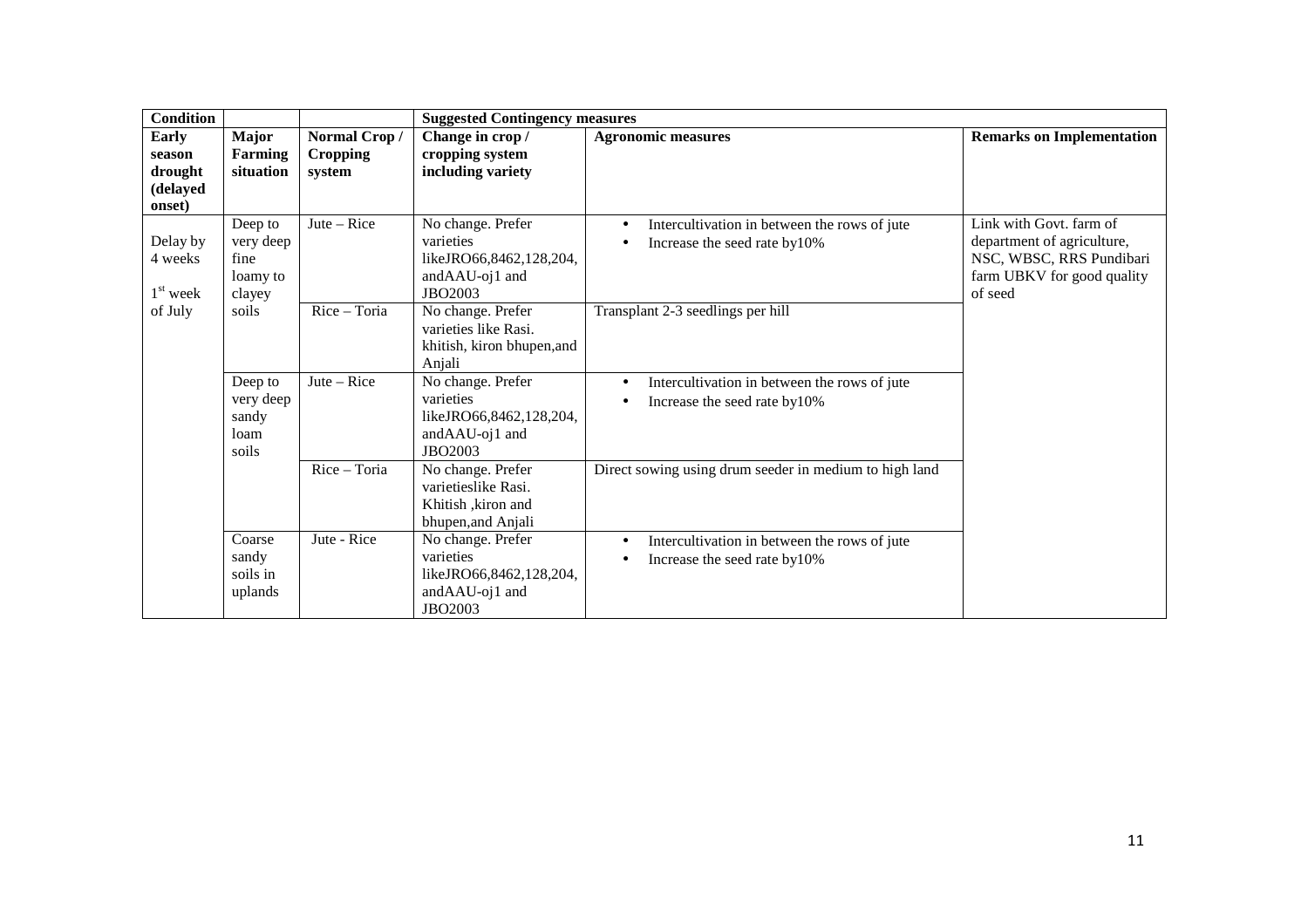| <b>Condition</b>                                        |                                                    |                                           | <b>Suggested Contingency measures</b>                                                  |                                                                                                                                                                                                |                                                                                                                         |
|---------------------------------------------------------|----------------------------------------------------|-------------------------------------------|----------------------------------------------------------------------------------------|------------------------------------------------------------------------------------------------------------------------------------------------------------------------------------------------|-------------------------------------------------------------------------------------------------------------------------|
| <b>Early</b><br>season<br>drought<br>(delayed<br>onset) | <b>Major</b><br><b>Farming</b><br>situation        | Normal Crop/<br><b>Cropping</b><br>system | Change in crop/<br>cropping system<br>including variety                                | <b>Agronomic measures</b>                                                                                                                                                                      | <b>Remarks on Implementation</b>                                                                                        |
| Delay by<br>6 weeks<br>$3rd$ week<br>of July            | Deep to<br>very deep<br>fine<br>loamy to<br>clayey | $\text{Jute} - \text{Rice}$               | No change. Prefer<br>varieties<br>likeJRO66,8462,128,204,<br>andAAU-oj1 and<br>JBO2003 | Intercultivation in between the rows of jute<br>Increase the seed rate by10%                                                                                                                   | Link with Govt, farm of<br>department of agriculture,<br>NSC, WBSC, RRS Pundibari<br>farm UBKV for good quality<br>seed |
|                                                         | soils                                              | Rice - Toria                              | No change                                                                              | Transplanting with 4-5 seedling / hill in case of long<br>duration variety (Lalat, Sabita, swarna masuri)                                                                                      |                                                                                                                         |
|                                                         | Deep to<br>very deep<br>sandy                      | $Jute - Rice$                             | No change                                                                              | Intercultivation in between the rows of jute<br>Increase the seed rate by 10%                                                                                                                  |                                                                                                                         |
|                                                         | loam soils                                         | Rice - Toria                              | No change                                                                              | Transplanting with 4-5 seedling / hill in case of long<br>duration variety (Lalat, Sabita, swarna masuri)<br>Direct sowing using drum seeder with short / medium<br>variety (Khitish, Satabdi) |                                                                                                                         |
|                                                         | Coarse<br>sandy<br>soils in<br>uplands             | Jute - Rice                               | No change. Prefer<br>varieties<br>likeJRO66,8462,128,204,<br>andAAU-oj1 and<br>JBO2003 | Inter cultivation in between the rows of jute<br>Increase the seed rate by10%                                                                                                                  |                                                                                                                         |

| <b>Condition</b>               |                  |                                 | <b>Suggested Contingency measures</b> |                               |                                  |  |
|--------------------------------|------------------|---------------------------------|---------------------------------------|-------------------------------|----------------------------------|--|
| <b>Early season</b><br>drought | Major<br>Farming | Normal Crop/<br><b>Cropping</b> | Change in crop /<br>cropping system   | <b>Agronomic measures</b>     | <b>Remarks on Implementation</b> |  |
| (delayed                       | situation        | system                          | including variety                     |                               |                                  |  |
| onset)                         |                  |                                 |                                       |                               |                                  |  |
| Delay by 8                     | Deep to          | $\text{Jute} - \text{Rice}$     | No change                             | Timely weed control in jute   | Link with Govt. farm of          |  |
| weeks                          | very             |                                 |                                       | Increase the seed rate by10%  | department of agriculture, NSC,  |  |
|                                | deep fine        | Rice - Toria                    | No change                             | Transplant 4-5 seedlings/hill | WBSC, RRS Pundibari farm         |  |
| $1st$ week of                  | loamy to         |                                 |                                       |                               | UBKVfor good quality seed        |  |
| August                         | clayey           |                                 |                                       |                               |                                  |  |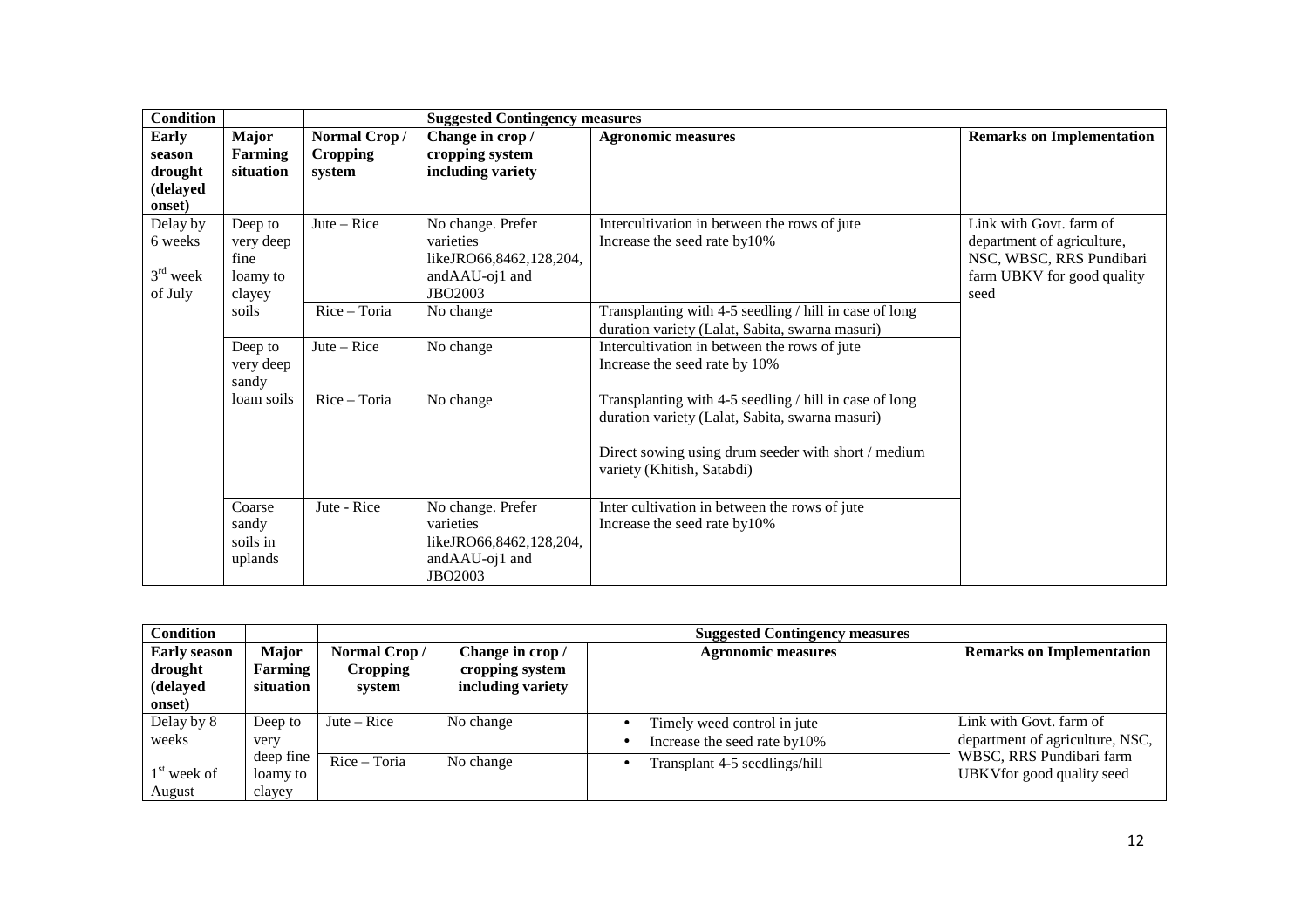| soils<br>Deep to<br>very<br>deep<br>sandy<br>loam<br>soils | $\text{Jute} - \text{Rice}$<br>Rice - Toria | No change<br>No change                                                                                                                                                               | Timely weed control in jute<br>Transplant 4-5 seedlings/hill                                                                                                                                                    |
|------------------------------------------------------------|---------------------------------------------|--------------------------------------------------------------------------------------------------------------------------------------------------------------------------------------|-----------------------------------------------------------------------------------------------------------------------------------------------------------------------------------------------------------------|
| Coarse<br>sandy<br>soils in<br>uplands                     | Jute - Rice                                 | No change or<br>alternatively go for<br>Black gram (Sarda,<br>sulata, Pant U 19-<br>$31$ )/ Green gram<br>(Samrat, Bireshwar,<br>Sukumar) or<br>or Vegetable like<br>Brinjal /Chilli | Apply 30-50 kg of N /ha to jute after relief of dry<br>spell<br>Need based plant protection measures to jute<br>If damage is severe to jute, shift to crops like<br>$\bullet$<br>Blackgram/greengram/vegetables |

| <b>Condition</b>    |                  |                             |                                                              |                                       |
|---------------------|------------------|-----------------------------|--------------------------------------------------------------|---------------------------------------|
| <b>Early season</b> | Major            | <b>Normal</b>               | Crop management                                              | Soil nutrient & moisture conservation |
| drought (Normal     | Farming          | Crop/cropping               |                                                              | measures                              |
| onset)              | situation        | system                      |                                                              |                                       |
| Normal onset        | Deep to very     | $\text{Jute} - \text{Rice}$ | Gap filling with improved variety in the row if population   | Postpone top dressing with N          |
| followed by 15-20   | deep fine loamy  |                             | is less than 75% of optimum                                  | Supplemental irrigation at least 5cm  |
| days dry spell      | to clayey soils  |                             | Weeding                                                      |                                       |
| after sowing        | Deep to very     | Rice - Toria                | Gap filling with the seedlings $@$ 2-3 per hill from         | $-do-$                                |
| leading to poor     | deep sandy       |                             | community nurseries / split the tillers from surviving hills |                                       |
| germination/crop    | loam soils       | $\text{Jute} - \text{Rice}$ | Gap filling with improved variety in the row if population   | $-do-$                                |
| stand etc.          |                  |                             | is less than 75% of optimum                                  |                                       |
|                     |                  |                             | Weeding                                                      |                                       |
|                     | Coarse sandy     | Rice - Toria                | Gap filling with the seedlings $@$ 2-3 per hill from         | $-do-$                                |
|                     | soils in uplands |                             | community nurseries / split the tillers from surviving hills |                                       |
|                     |                  | Jute - Rice                 | Gap filling with improved variety in the row if population   | $-do-$                                |
|                     |                  |                             | is less than 75% of optimum                                  |                                       |
|                     |                  |                             | Weeding                                                      |                                       |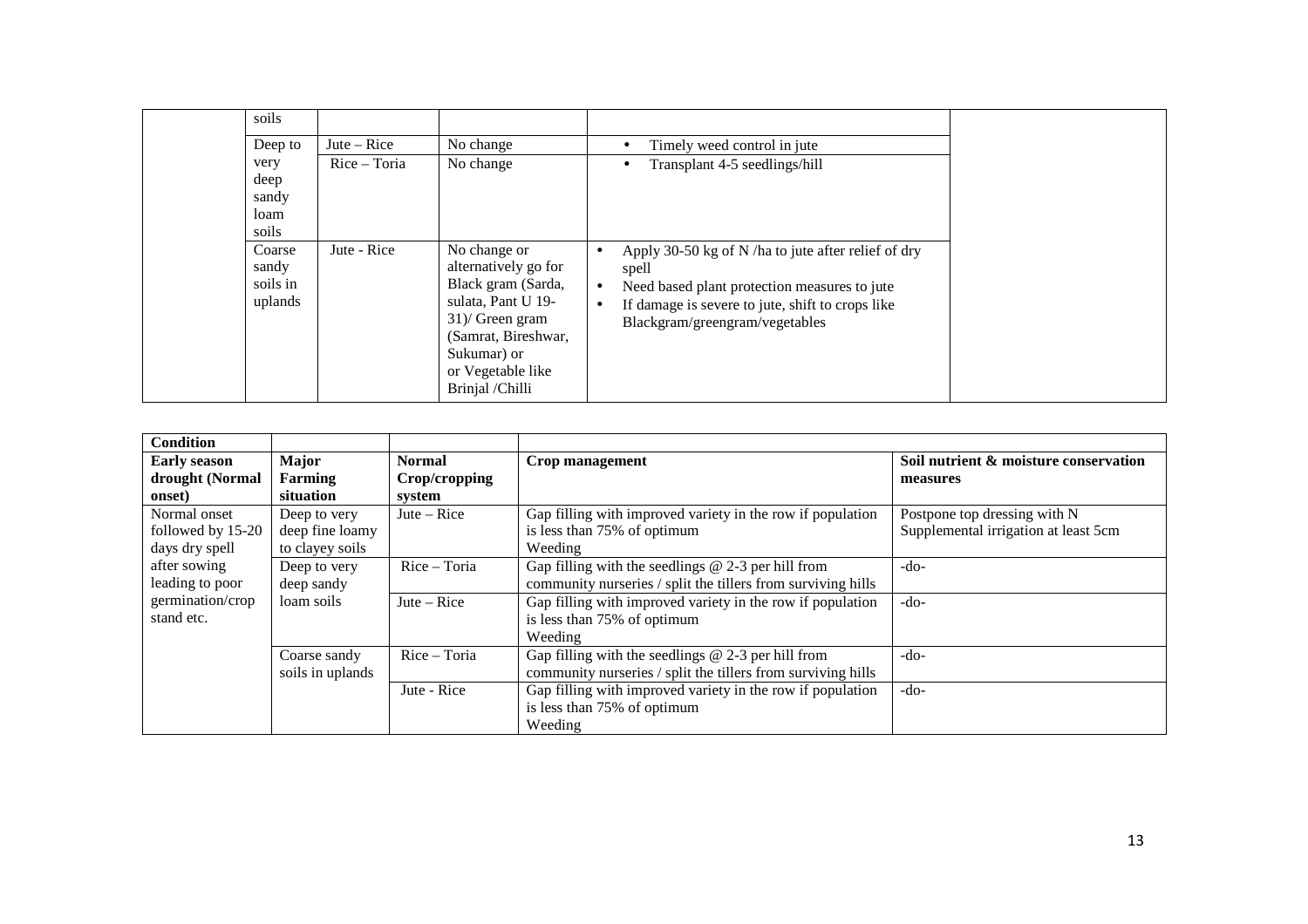| <b>Condition</b>                                                  |                                                    |                                          |                                                                                                                                                                                                                 |                                                                                                              |
|-------------------------------------------------------------------|----------------------------------------------------|------------------------------------------|-----------------------------------------------------------------------------------------------------------------------------------------------------------------------------------------------------------------|--------------------------------------------------------------------------------------------------------------|
|                                                                   | <b>Major</b><br><b>Farming</b><br>situation        | <b>Normal</b><br>Crop/cropping<br>system | <b>Crop management</b>                                                                                                                                                                                          | Soil nutrient & moisture conservation<br>measures                                                            |
| Mid season<br>drought (long dry<br>spell, consecutive             | Deep to very<br>deep fine loamy<br>to clayey soils | $\text{Jute} - \text{Rice}$              | Gap filling with improved variety in the row if<br>$\bullet$<br>population is less than 75% of optimum<br>Weeding<br>$\bullet$                                                                                  | Postpone top dressing with N<br>٠<br>Apply foliar spray with 2% Urea<br>Supplemental irrigation at least 5cm |
| 2 weeks rainless<br>$(>2.5$ mm) period)<br>At vegetative<br>stage | Deep to very<br>deep sandy<br>loam soils           | Rice - Toria                             | Gap filling with the seedlings $@$ 4-5 per hill from<br>$\bullet$<br>community nurseries / split the tillers from<br>surviving hills<br>Protection against leaf folder with chlorpyriphos<br>$\bullet$<br>2ml/l | $-do-$                                                                                                       |
|                                                                   |                                                    | Jute $-$ Rice                            | Gap filling with improved variety in the row if<br>٠<br>population is less than 75% of optimum<br>Weeding<br>$\bullet$                                                                                          | $-do-$                                                                                                       |
|                                                                   | Coarse sandy<br>soils in uplands                   | Rice - Toria                             | Gap filling with the seedlings $@$ 4-5 per hill from<br>$\bullet$<br>community nurseries / split the tillers from<br>surviving hills<br>Protection against leaf folder with chlorpyriphos<br>$\bullet$<br>2ml/l | $-do-$                                                                                                       |
|                                                                   |                                                    | Jute - Rice                              | Gap filling with improved variety in the row if<br>٠<br>population is less than 75% of optimum<br>Weeding                                                                                                       | $-do-$                                                                                                       |

| <b>Condition</b> |                      |                             |                                                     |                                   |
|------------------|----------------------|-----------------------------|-----------------------------------------------------|-----------------------------------|
|                  | <b>Major Farming</b> | <b>Normal Crop/cropping</b> | Crop management                                     | Soil nutrient & moisture          |
|                  | situation            | system                      |                                                     | conservation measures             |
| Mid season       | Deep to very         | $Jute - Rice$               | Timely weeding<br>$\bullet$                         | Supplemental irrigation with farm |
| drought (long    | deep fine loamy      |                             | Plan for <i>rabi</i> rice if damage is very severe  | pond water / other sources        |
| dry spell)       | to clayey soils      |                             |                                                     |                                   |
|                  | Deep to very         | Rice - Toria                | Timely weeding<br>$\bullet$                         | -do-                              |
| At flowering/    | deep sandy loam      |                             | Plan for <i>rabi</i> toria if damage is very severe |                                   |
| fruiting stage   | soils                | $\text{Jute} - \text{Rice}$ | Timely weeding                                      | -do-                              |
|                  |                      |                             | Plan for <i>rabi</i> rice if damage is very severe  |                                   |
|                  | Coarse sandy         | Rice - Toria                | Timely weeding                                      | -do-                              |
|                  | soils in uplands     |                             | Plan for <i>rabi</i> toria if damage is very severe |                                   |
|                  |                      | Jute - Rice                 | Timely weeding<br>$\bullet$                         | -do-                              |
|                  |                      |                             | Plan for <i>rabi</i> rice if damage is very severe  |                                   |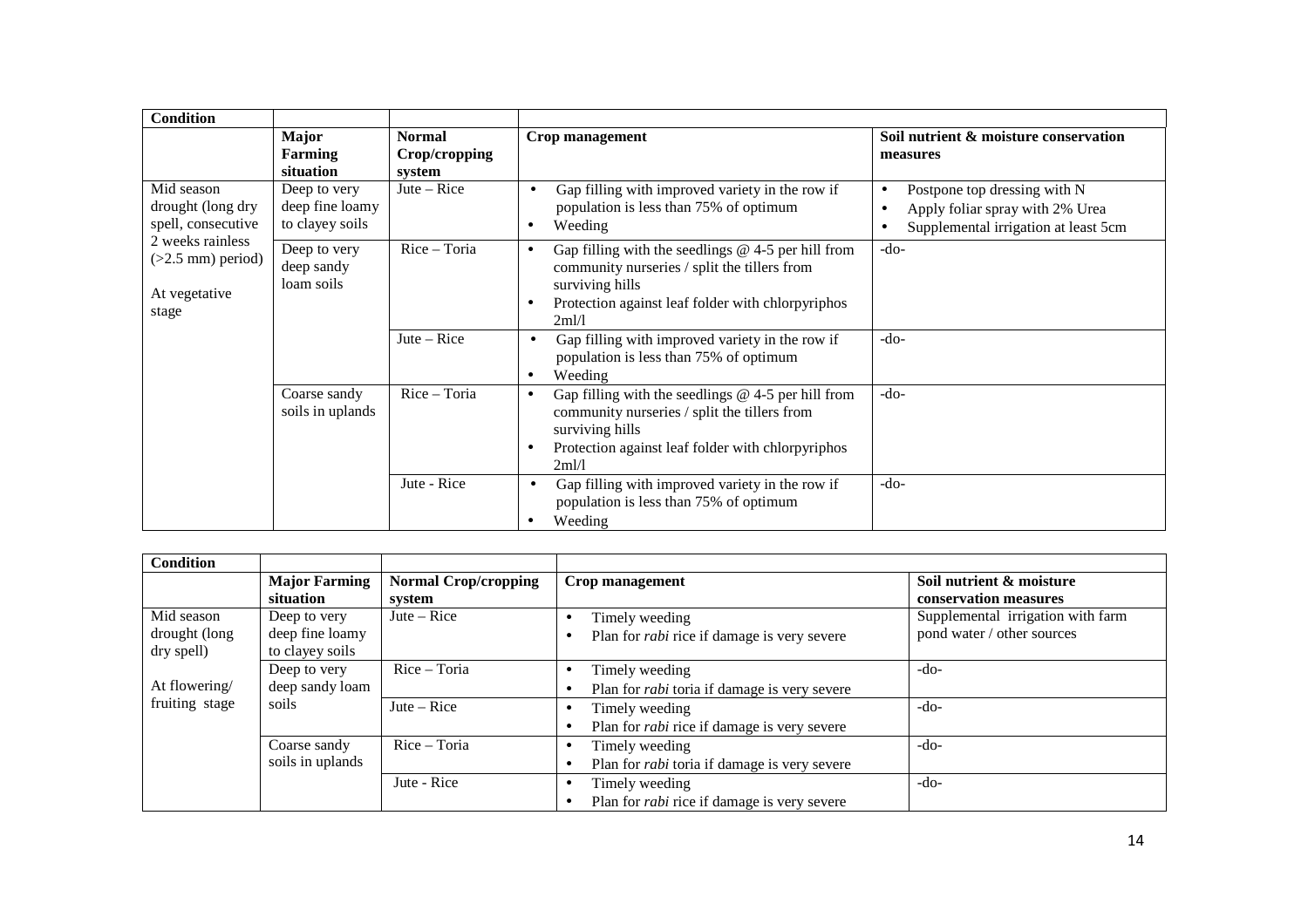| <b>Condition</b> |                  |               |                                       |                                        |
|------------------|------------------|---------------|---------------------------------------|----------------------------------------|
|                  |                  |               |                                       |                                        |
| <b>Terminal</b>  | Major            | <b>Normal</b> | Crop management                       | Soil nutrient & moisture conservation  |
| drought          | Farming          | Crop/cropping |                                       | measures                               |
| (Early           | situation        | system        |                                       |                                        |
| withdrawal of    |                  |               |                                       |                                        |
| monsoon)         |                  |               |                                       |                                        |
|                  | Deep to very     | Jute $-$ Rice | Land preparation for <i>rabi</i> rice | Supplemental irrigation with farm pond |
|                  | deep fine loamy  |               |                                       | water / other sources                  |
|                  | to clayey soils  |               |                                       |                                        |
|                  | Deep to very     | Rice - Toria  | Rabi planning for Toria               | $-do-$                                 |
|                  | deep sandy       | Jute $-$ Rice | Land preparation for <i>rabi</i> rice | $-do-$                                 |
|                  | loam soils       |               |                                       |                                        |
|                  | Coarse sandy     | Rice - Toria  | Rabi planning for Toria               | $-do-$                                 |
|                  | soils in uplands | Jute - Rice   | Land preparation for <i>rabi</i> rice | $-do-$                                 |

## **2.1.2 Drought - Irrigated situation-**

| Condition             |                      | <b>Suggested Contingency measures</b> |                         |                           |                |
|-----------------------|----------------------|---------------------------------------|-------------------------|---------------------------|----------------|
|                       | <b>Major Farming</b> | <b>Normal Crop/cropping</b>           | Change in crop/cropping | <b>Agronomic measures</b> | Remarks on     |
|                       | situation            | system                                | svstem                  |                           | Implementation |
| Delayed release of NA |                      |                                       |                         |                           |                |
| water in canals       |                      |                                       |                         |                           |                |
| due to low rainfall   |                      |                                       |                         |                           |                |
|                       |                      |                                       |                         |                           |                |

| <b>Condition</b>    |                      | <b>Suggested Contingency measures</b> |                         |                           |                |
|---------------------|----------------------|---------------------------------------|-------------------------|---------------------------|----------------|
|                     | <b>Major Farming</b> | <b>Normal Crop/cropping</b>           | Change in crop/cropping | <b>Agronomic measures</b> | Remarks on     |
|                     | situation            | svstem                                | system                  |                           | Implementation |
| Limited release of  | <b>NA</b>            |                                       |                         |                           |                |
| water in canals     |                      |                                       |                         |                           |                |
| due to low rainfall |                      |                                       |                         |                           |                |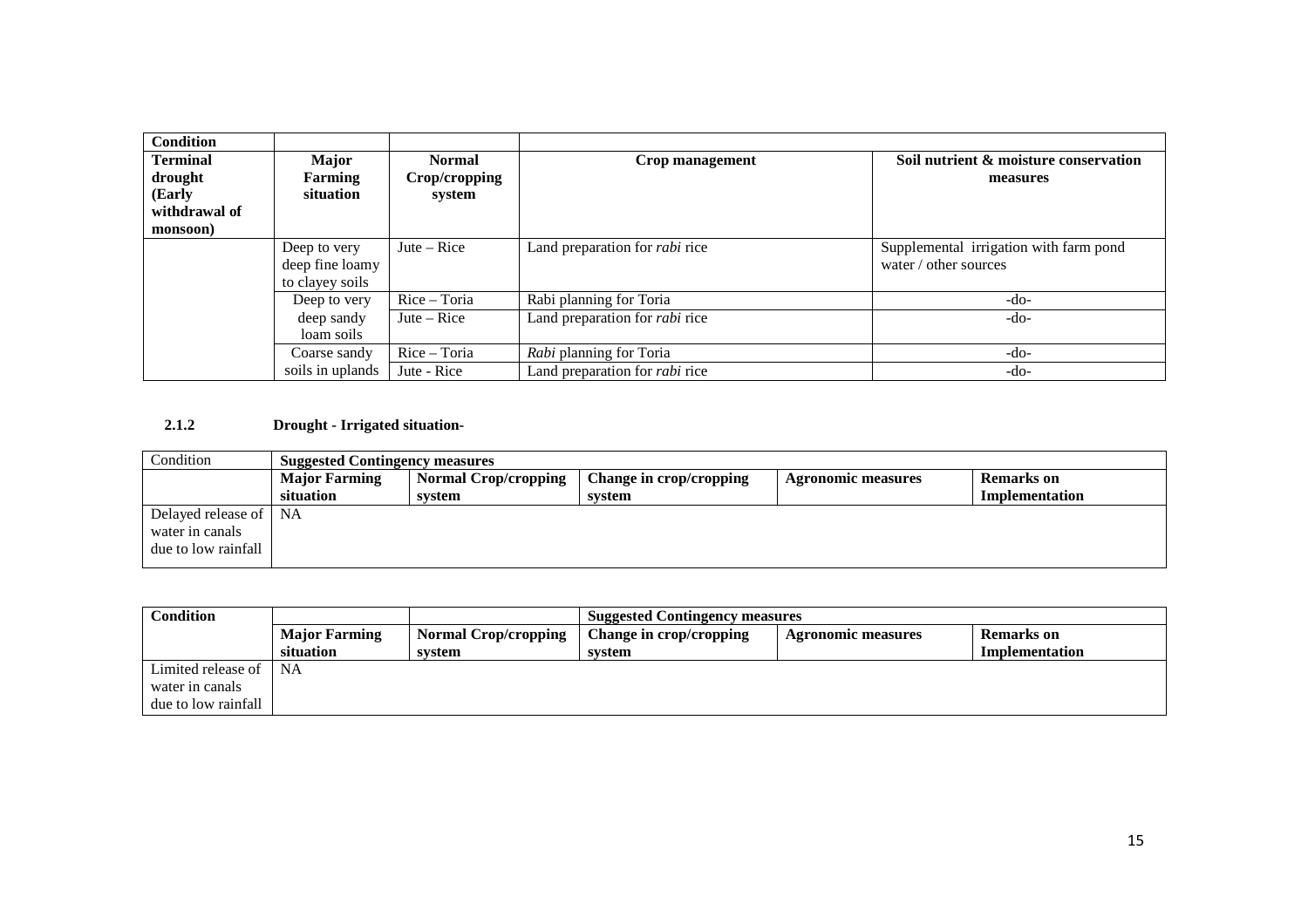| <b>Condition</b> |                      |                             | <b>Suggested Contingency measures</b> |                           |                       |
|------------------|----------------------|-----------------------------|---------------------------------------|---------------------------|-----------------------|
|                  | <b>Major Farming</b> | <b>Normal Crop/cropping</b> | Change in crop/cropping               | <b>Agronomic measures</b> | Remarks on            |
|                  | situation            | system                      | system                                |                           | <b>Implementation</b> |
| Non release of   | <b>NA</b>            |                             |                                       |                           |                       |
| water in canals  |                      |                             |                                       |                           |                       |
| under delayed    |                      |                             |                                       |                           |                       |
| onset of monsoon |                      |                             |                                       |                           |                       |
| in catchment     |                      |                             |                                       |                           |                       |

| <b>Condition</b>  |                      | <b>Suggested Contingency measures</b> |                         |                           |                   |
|-------------------|----------------------|---------------------------------------|-------------------------|---------------------------|-------------------|
|                   | <b>Major Farming</b> | <b>Normal Crop/cropping</b>           | Change in crop/cropping | <b>Agronomic measures</b> | <b>Remarks</b> on |
|                   | situation            | system                                | system                  |                           | Implementation    |
| Lack of inflows   | NA                   |                                       |                         |                           |                   |
| into tanks due to |                      |                                       |                         |                           |                   |
| insufficient      |                      |                                       |                         |                           |                   |
| /delayed onset of |                      |                                       |                         |                           |                   |
| monsoon           |                      |                                       |                         |                           |                   |
|                   |                      |                                       |                         |                           |                   |

| <b>Condition</b>                                               |                                                                                      |                                                    | <b>Suggested Contingency measures</b> |                                                                                                                           |                                                        |
|----------------------------------------------------------------|--------------------------------------------------------------------------------------|----------------------------------------------------|---------------------------------------|---------------------------------------------------------------------------------------------------------------------------|--------------------------------------------------------|
|                                                                | <b>Major Farming</b><br>situation                                                    | <b>Normal Crop/cropping</b><br>system              | Change in crop/cropping system        | Soil nutrient &<br>moisture<br>conservation<br>measures                                                                   | <b>Remarks</b> on<br>Implementation                    |
| Insufficient<br>groundwater<br>recharge due to<br>low rainfall | Shallow tube well<br>irrigated Deep to<br>very deep fine<br>loamy to clayey<br>soils | $Rice - Rice / Potato/$<br>Mustard/Late Vegetable  | Rice-Potato-/Mustard/Late Vegetable   | Adopt SRI method<br>for rice cultivation<br>Adopt alternate<br>furrow irrigation<br>for potato /<br>mustard/<br>Vegetable | Link farm pond<br>technology with<br>watersheds, NREGS |
|                                                                | Shallow tube well<br>irrigated Deep to<br>very deep sandy<br>loam soils              | Rice-early<br>potato/Tobacco/<br>Mustard/Vegetable | No Change                             | $-do-$                                                                                                                    |                                                        |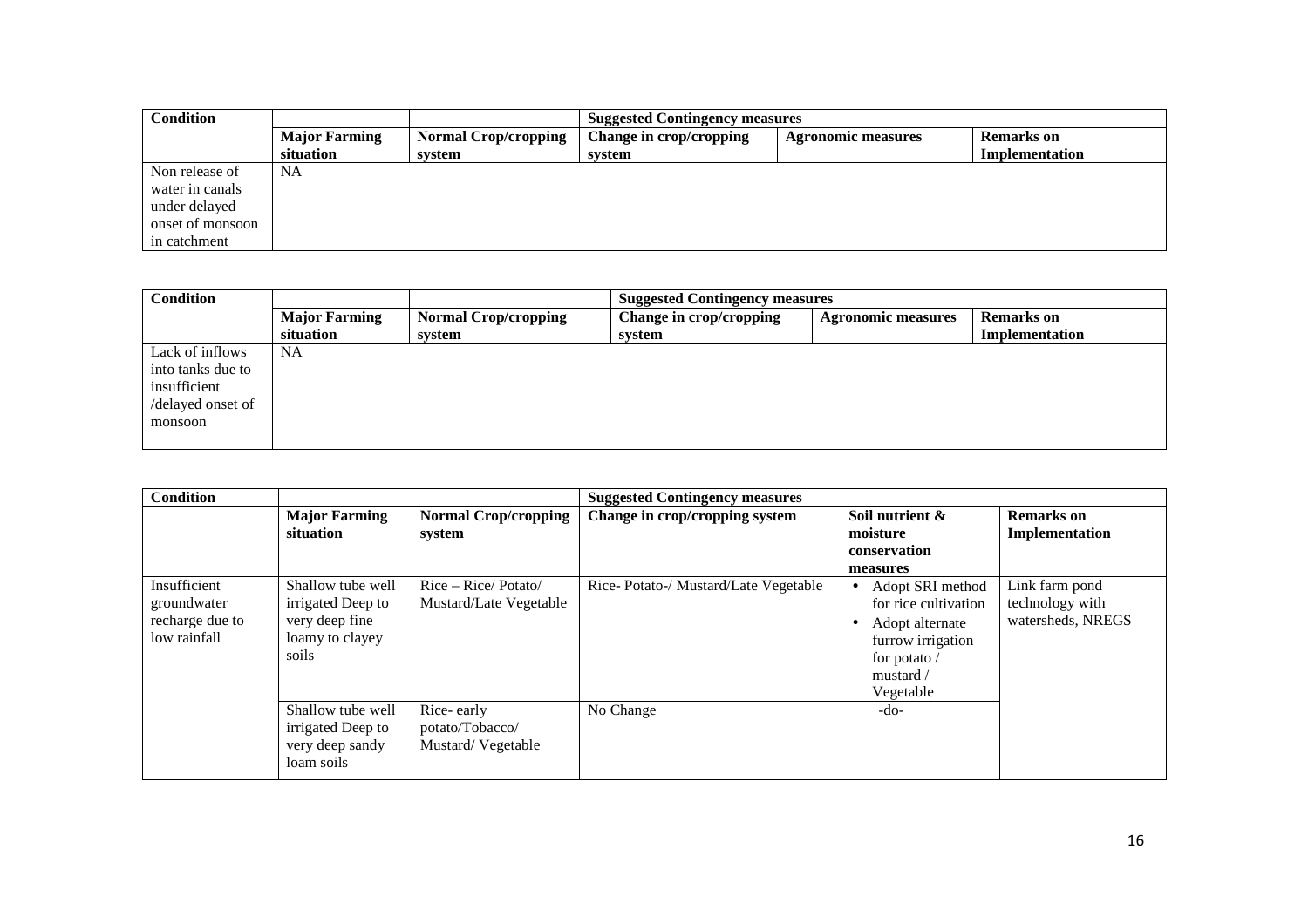| Shallow tube well | Rice-early potato/       | No Change | -do- |  |
|-------------------|--------------------------|-----------|------|--|
| irrigated Coarse  | vegetable/tobacco/potato |           |      |  |
| sandy soils in    |                          |           |      |  |
| uplands           |                          |           |      |  |

## **2.2 Unusual rains (untimely, unseasonal etc)** (for both rainfed and irrigated situations)

|              | Condition- Continuous high rainfall in a short span leading to water logging                                                                                                                                                                                                                                                                                                                 |                                                                                                                                                                                                                                                                                                                                                                    |                                                                                                                                                                                                                |                                                                                                                                                |  |
|--------------|----------------------------------------------------------------------------------------------------------------------------------------------------------------------------------------------------------------------------------------------------------------------------------------------------------------------------------------------------------------------------------------------|--------------------------------------------------------------------------------------------------------------------------------------------------------------------------------------------------------------------------------------------------------------------------------------------------------------------------------------------------------------------|----------------------------------------------------------------------------------------------------------------------------------------------------------------------------------------------------------------|------------------------------------------------------------------------------------------------------------------------------------------------|--|
| <b>Crop</b>  | <b>Suggested contingency measure</b>                                                                                                                                                                                                                                                                                                                                                         |                                                                                                                                                                                                                                                                                                                                                                    |                                                                                                                                                                                                                |                                                                                                                                                |  |
|              | <b>Vegetative stage</b>                                                                                                                                                                                                                                                                                                                                                                      | <b>Flowering stage</b>                                                                                                                                                                                                                                                                                                                                             | Crop maturity stage                                                                                                                                                                                            | Post harvest                                                                                                                                   |  |
| Rice         | Drain excess water<br>$\bullet$<br>Postpone topdressing N fertilizers till<br>$\bullet$<br>water recedes<br>Top dressing of 20kgN/ha after<br>$\bullet$<br>receding water to gain vigour                                                                                                                                                                                                     | Drain excess water<br>Top dressing of 20kgN/ha after<br>receding water to gain vigour                                                                                                                                                                                                                                                                              | Drain excess water<br>$\bullet$<br>Spray 2% brine solution to<br>$\bullet$<br>prevent premature germination<br>in field                                                                                        | Shift produce to safer<br>$\bullet$<br>place<br>Maintain optimum<br>$\bullet$<br>moisture of the grain<br>followed by bagging and<br>marketing |  |
| Potato       | Drain t excess water<br>$\bullet$<br>Postpone topdressing N fertilizers till<br>$\bullet$<br>water recedes                                                                                                                                                                                                                                                                                   | Drain excess water                                                                                                                                                                                                                                                                                                                                                 | Drain excess water                                                                                                                                                                                             |                                                                                                                                                |  |
| Jute         | Drain excess water                                                                                                                                                                                                                                                                                                                                                                           | Drain excess water                                                                                                                                                                                                                                                                                                                                                 | Drain excess water                                                                                                                                                                                             |                                                                                                                                                |  |
| Tobacco      | Drain out the excess water<br>$\bullet$<br>Avoid the topdressing and spraying<br>$\bullet$<br>schedule until the water recedes<br>Spray Mancozeb (2 gm per litre of<br>$\bullet$<br>water) as fungicide against the<br>damping off disease.<br>Spray Dimethoate 30 EC (2ml per litre<br>$\bullet$<br>of water) and Dicofol EC (3ml per<br>litre of water) against the insect pest<br>attack. | Drain out the excess water<br>$\bullet$<br>Avoid the topdressing and<br>$\bullet$<br>spraying schedule until the<br>water recedes<br>Spray Mancozeb (2 gm per litre<br>of water) fungicide against the<br>damping off disease.<br>Spray Dimethoate 30 EC (2ml<br>$\bullet$<br>per litre of water) and Dicofol<br>EC (3ml per litre of water)<br>against the insect | Drain out the excess water.<br>$\bullet$<br>Harvesting process should be<br>$\bullet$<br>completed at the earliest and<br>they should be carried out to<br>the safer places quickly to dry<br>out the produce. | Earliest arrangement should<br>be done to dry out and sale<br>out the post harvest product                                                     |  |
| Horticulture |                                                                                                                                                                                                                                                                                                                                                                                              |                                                                                                                                                                                                                                                                                                                                                                    |                                                                                                                                                                                                                |                                                                                                                                                |  |
| Vegetables   | Drain the excess water<br>$\bullet$<br>Spray Mancozeb (2 g / 1 of water) and<br>$\bullet$                                                                                                                                                                                                                                                                                                    | Drain the excess water.<br>$\bullet$<br>Spray Mancozeb (2 gm per litre<br>$\bullet$                                                                                                                                                                                                                                                                                | Drain the excess water.                                                                                                                                                                                        | Earliest arrangement should<br>be done to dry out and sale                                                                                     |  |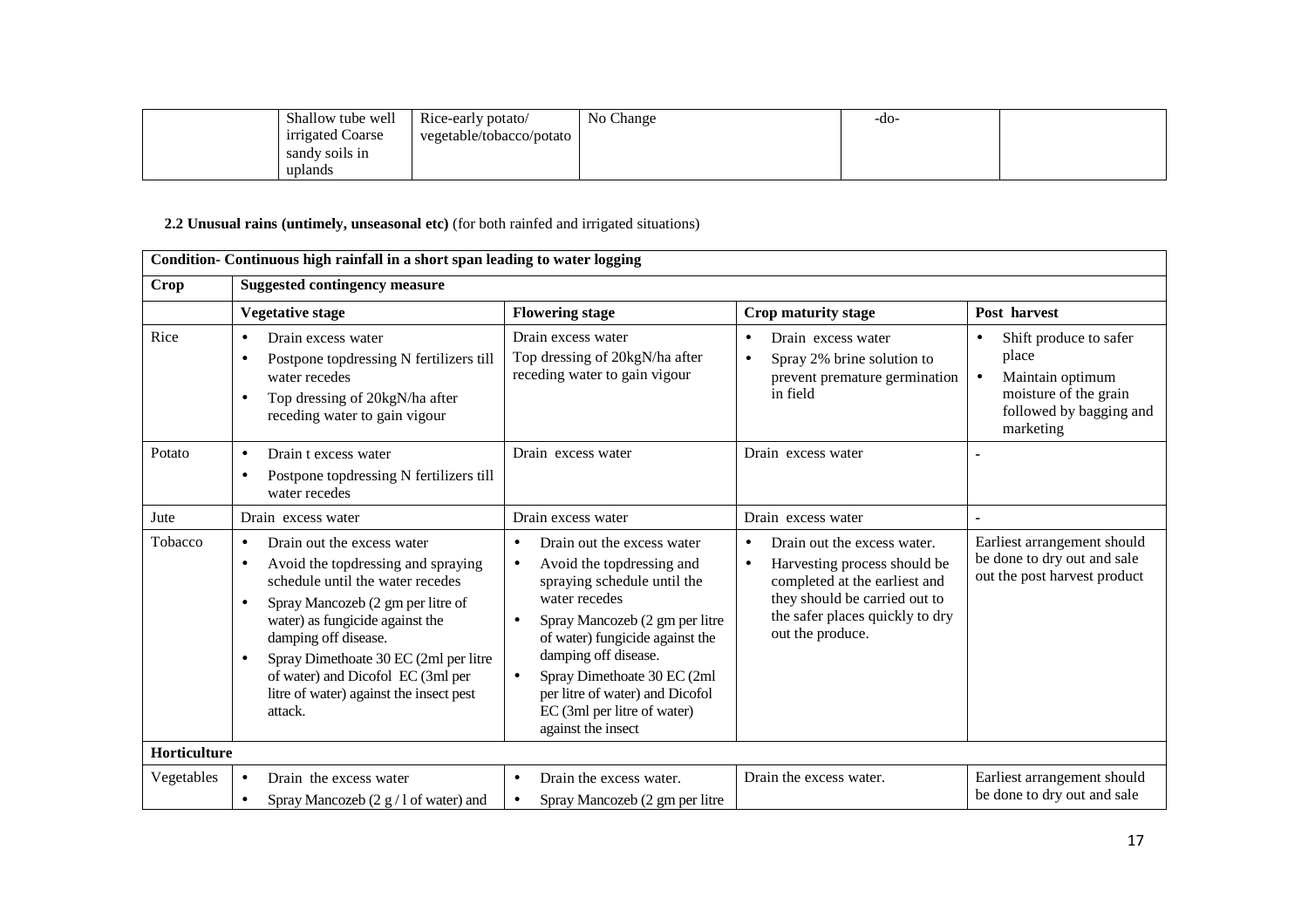|              | Copper oxychloride $(4 \text{ g}/1)$ of water)<br>alternately as fungicide against the<br>damping off disease.<br>Spray Dimethoate 30 EC (2ml /l of<br>$\bullet$<br>water) and Dicofol 18.5 EC (3ml / 1 of<br>water) against the insect pest attack                                                                                                                                            | of water) and Copper<br>oxychloride (4 gm per litre of<br>water) alternately as fungicide<br>against the damping off disease.<br>Spray Dimethoate 30 EC (2ml<br>$\bullet$<br>per litre of water) and Dicofol<br>18.5 EC (3ml per litre of water)<br>against the insect pest attack.                                                                                  |                                                                                                                         | out the post harvest product                                                               |
|--------------|------------------------------------------------------------------------------------------------------------------------------------------------------------------------------------------------------------------------------------------------------------------------------------------------------------------------------------------------------------------------------------------------|----------------------------------------------------------------------------------------------------------------------------------------------------------------------------------------------------------------------------------------------------------------------------------------------------------------------------------------------------------------------|-------------------------------------------------------------------------------------------------------------------------|--------------------------------------------------------------------------------------------|
|              | Condition-Heavy rainfall with high speed winds in a short span                                                                                                                                                                                                                                                                                                                                 |                                                                                                                                                                                                                                                                                                                                                                      |                                                                                                                         |                                                                                            |
| Rice         | Drain excess water<br>$\bullet$<br>Postpone topdressing N fertilizers till<br>$\bullet$<br>water recedes                                                                                                                                                                                                                                                                                       | Drain excess water                                                                                                                                                                                                                                                                                                                                                   | Drain excess water<br>$\bullet$<br>Spray 2% brine solution to<br>$\bullet$<br>prevent premature germination<br>in field | Shift produce to safer place                                                               |
| Potato       | $\bullet$<br>Drain excess water<br>Postpone topdressing N fertilizers till<br>$\bullet$<br>water recedes                                                                                                                                                                                                                                                                                       | Drain excess water                                                                                                                                                                                                                                                                                                                                                   | Drain excess water                                                                                                      |                                                                                            |
| Jute         | Drain excess water                                                                                                                                                                                                                                                                                                                                                                             | Drain excess water                                                                                                                                                                                                                                                                                                                                                   | Drain excess water                                                                                                      |                                                                                            |
| Tobacco      | Drain the excess water<br>$\bullet$<br>Avoid the top dressing and spraying<br>$\bullet$<br>schedule until the water recedes<br>Spray Mancozeb (2 gm per litre of<br>$\bullet$<br>water) as fungicide against the<br>damping off disease.<br>Spray Dimethoate 30 EC (2ml per litre<br>$\bullet$<br>of water) and Dicofol 1805 EC (3ml<br>per litre of water) against the insect<br>pest attack. | Drain the excess water<br>$\bullet$<br>Avoid the top dressing and<br>$\bullet$<br>spraying schedule until the<br>water recedes<br>Spray Mancozeb (2 gm per litre<br>$\bullet$<br>of water) fungicide against the<br>damping off disease.<br>Spray Dimethoate 30 EC (2ml<br>per litre of water) and Dicofol<br>1805 EC (3ml per litre of water)<br>against the insect | Drain the excess water.                                                                                                 | Earliest arrangement should<br>be done to dry out and sale<br>out the post harvest product |
| Horticulture |                                                                                                                                                                                                                                                                                                                                                                                                |                                                                                                                                                                                                                                                                                                                                                                      |                                                                                                                         |                                                                                            |
| Vegetables   | Drain the excess water.<br>$\bullet$<br>Spray Mancozeb (2 gm per litre of<br>$\bullet$<br>water) and Copper oxychloride (4 gm<br>per litre of water) alternately as<br>fungicide against the damping off<br>disease.                                                                                                                                                                           | Drain the excess water.<br>$\bullet$<br>Spray Mancozeb (2 gm per litre<br>of water) and Copper<br>oxychloride (4 gm per litre of<br>water) alternately as fungicide<br>against the damping off disease.                                                                                                                                                              | Drain the excess water.                                                                                                 | Earliest arrangement should<br>be done to dry out and sale<br>out the post harvest product |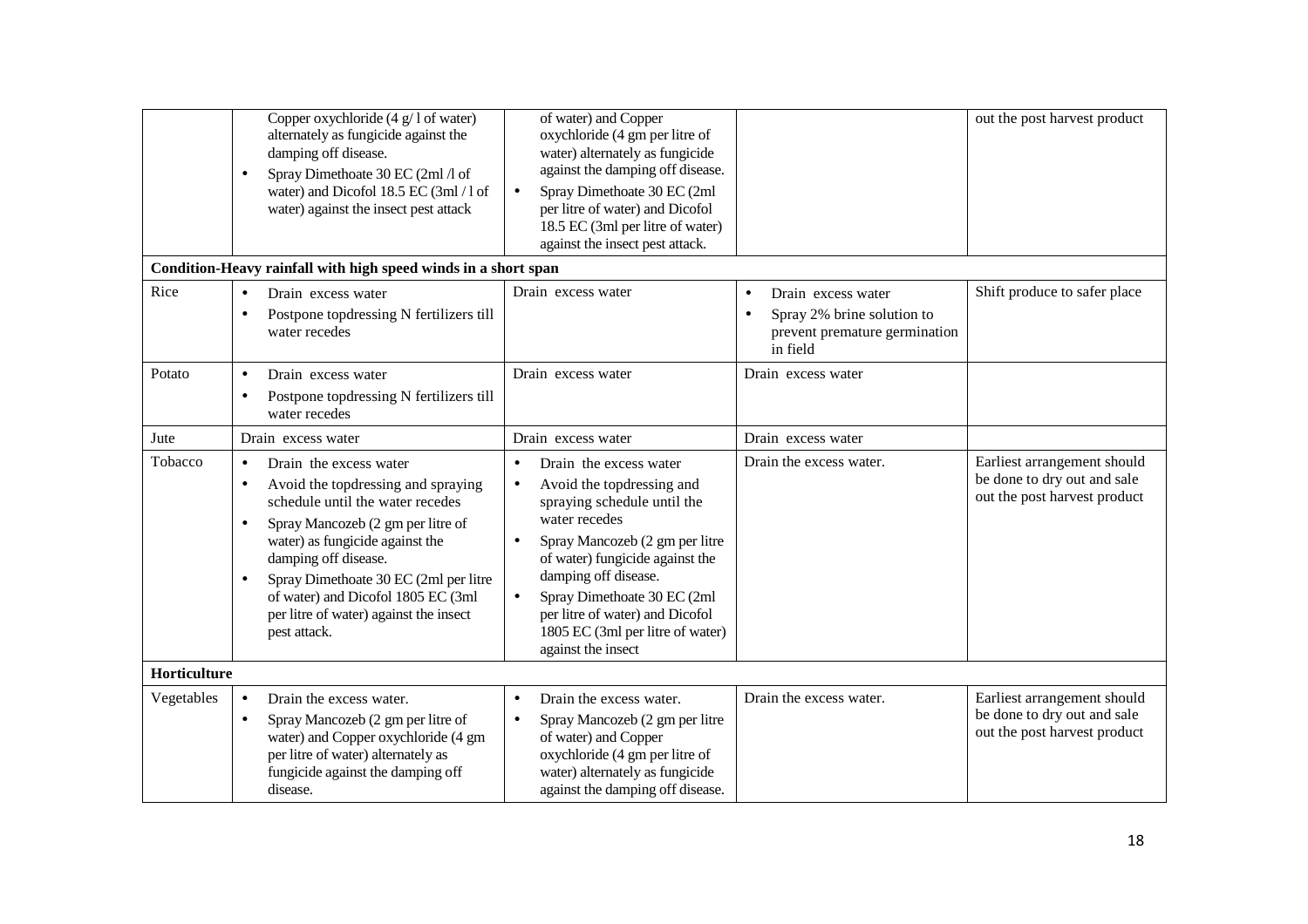|                | Spray Dimethoate 30 EC (2ml per litre<br>$\bullet$<br>of water) and Dicofol 18.5 EC (3ml per<br>litre of water) against the insect pest<br>attack. | Spray Dimethoate 30 EC (2ml<br>$\bullet$<br>per litre of water) and Dicofol<br>18.5 EC (3ml per litre of water)<br>against the insect pest attack. |                                                                                                                                                                             |                                                                                                          |
|----------------|----------------------------------------------------------------------------------------------------------------------------------------------------|----------------------------------------------------------------------------------------------------------------------------------------------------|-----------------------------------------------------------------------------------------------------------------------------------------------------------------------------|----------------------------------------------------------------------------------------------------------|
|                | Condition-Outbreak of pests and diseases due to unseasonal rains                                                                                   |                                                                                                                                                    |                                                                                                                                                                             |                                                                                                          |
| Potato         |                                                                                                                                                    | Spray metalaxyl + mancozeb<br>mixture $@ 1.5 g/l$ twice at 10 days<br>interval to protect against late<br>blight disease                           | Spray metalaxyl + mancozeb<br>mixture $@ 1.5 g/l$ twice at 10 days<br>interval to protect against late<br>blight disease                                                    | Dehaulming of affected<br>parts and destroy<br>Severely infested<br>produce is unfit for seed<br>purpose |
| Paddy          | Protection against leaf blast with<br>tricyclazole @1 ml/l                                                                                         | Protect against bacterial leaf blight<br>with hexaconazole $@1m1/1$                                                                                | $\bullet$<br>Protect against bacterial leaf<br>blight with hexaconazole 1ml/l<br>Spray carbendazim 0.1% to<br>$\bullet$<br>prevent seed discolouration /<br>grain spot      |                                                                                                          |
| Jute           |                                                                                                                                                    |                                                                                                                                                    |                                                                                                                                                                             |                                                                                                          |
| Tobacco        |                                                                                                                                                    |                                                                                                                                                    | $\tilde{\phantom{a}}$                                                                                                                                                       |                                                                                                          |
| Horticulture   |                                                                                                                                                    |                                                                                                                                                    |                                                                                                                                                                             |                                                                                                          |
| Chilli         | Spraying of profenofos @ 1 ml/l<br>/Diafenthiuron @ 1 g/l / Propargite @<br>1g/l for the control of thrips and mites at<br>15-20 days interval     |                                                                                                                                                    | Spray the crop with Hexaconazole<br>0.1% followed by 0.3% blitox after<br>removal of the infected twigs at 10<br>days interval for the control of<br>dieback of anthracnose |                                                                                                          |
| <b>Brinjal</b> |                                                                                                                                                    |                                                                                                                                                    |                                                                                                                                                                             |                                                                                                          |
| Cabbage        |                                                                                                                                                    |                                                                                                                                                    |                                                                                                                                                                             |                                                                                                          |
| Cauliflower    |                                                                                                                                                    |                                                                                                                                                    |                                                                                                                                                                             |                                                                                                          |

## **2.3 Floods**

|           | Condition-Transient water logging/partial inundation |                                                    |                                                    |               |  |
|-----------|------------------------------------------------------|----------------------------------------------------|----------------------------------------------------|---------------|--|
| Crop      | <b>Suggested contingency measure</b>                 |                                                    |                                                    |               |  |
|           | Seedling / nursery stage                             | <b>Vegetative stage</b>                            | <b>Reproductive stage</b>                          | At harvest    |  |
| Aman Rice | Drain the excess water after<br>recession of flood   | Drain the excess water after<br>recession of flood | Drain the excess water after<br>recession of flood | Early harvest |  |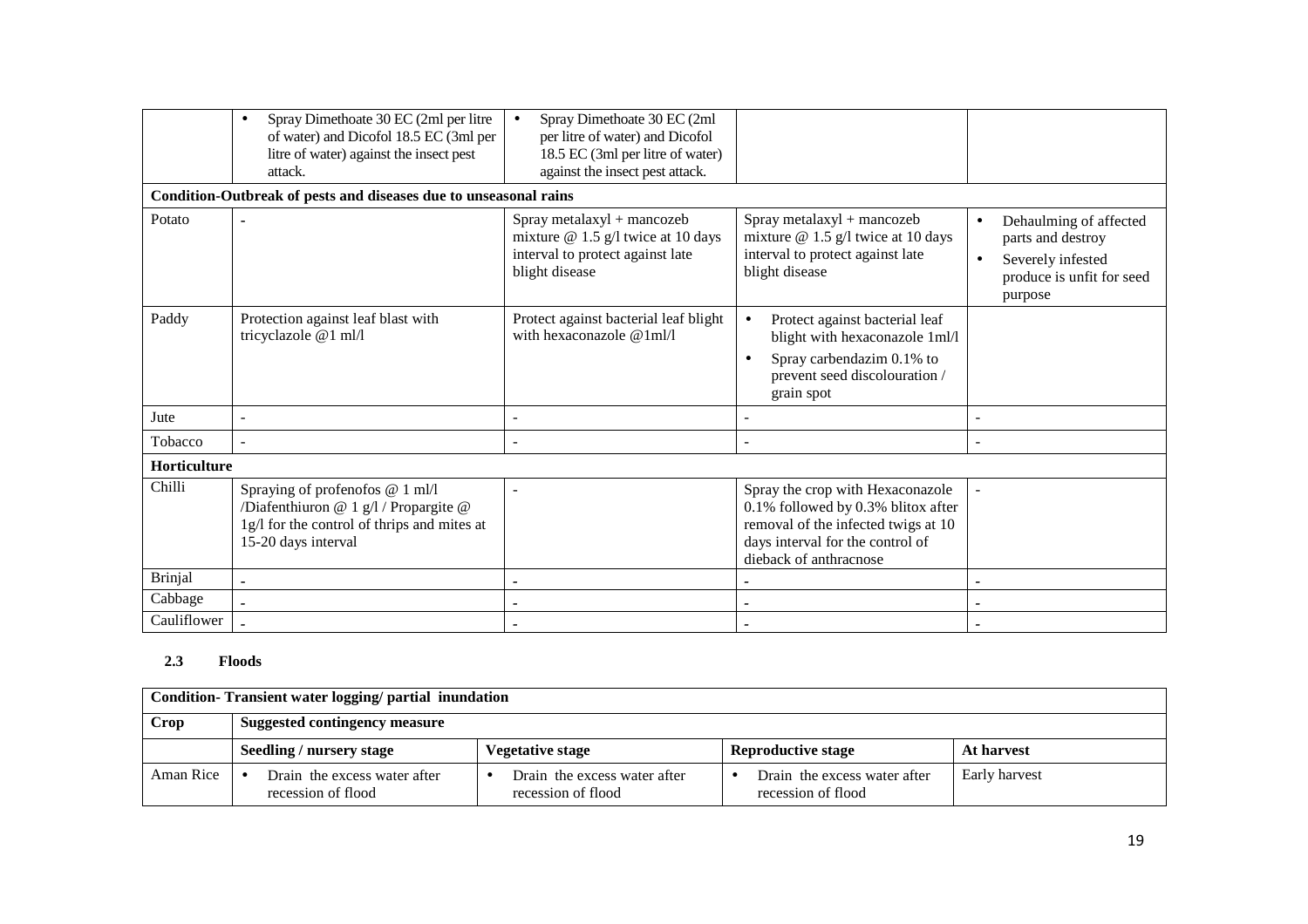|                        | Gap filling with seedlings raised<br>from upland nursery<br>Grow the varieties like IET 5656<br>and NC 490 which can withstand<br>submergence to some extent and<br>suitable for late transplanting | Double transplanting with aged<br>Spray 2% brine solution to<br>seedling maybe done from<br>prevent premature germination<br>upland to medium and low land<br>in field<br>May go for alternate crop like<br>If damage is severe, plan for<br>alternate crops like Kalai,<br>black gram or green gram<br>Mustard, Wheat, Lentil,<br>Potato, Gram, Maize and Boro<br>paddy |
|------------------------|-----------------------------------------------------------------------------------------------------------------------------------------------------------------------------------------------------|--------------------------------------------------------------------------------------------------------------------------------------------------------------------------------------------------------------------------------------------------------------------------------------------------------------------------------------------------------------------------|
| Sea water<br>intrusion | NA.                                                                                                                                                                                                 |                                                                                                                                                                                                                                                                                                                                                                          |

# **2.4 Extreme events: Heat wave / Cold wave/Frost/ Hailstorm /Cyclone**

| <b>Extreme event</b> | Suggested contingency measure <sup>r</sup>                                                                                                                                              |                                       |                           |                                                                                            |
|----------------------|-----------------------------------------------------------------------------------------------------------------------------------------------------------------------------------------|---------------------------------------|---------------------------|--------------------------------------------------------------------------------------------|
| type                 | Seedling / nursery stage                                                                                                                                                                | <b>Vegetative stage</b>               | <b>Reproductive stage</b> | At harvest                                                                                 |
| <b>Heat Wave</b>     | <b>NA</b>                                                                                                                                                                               |                                       |                           |                                                                                            |
| Cold wave            | <b>NA</b>                                                                                                                                                                               |                                       |                           |                                                                                            |
| Frost                | <b>NA</b>                                                                                                                                                                               |                                       |                           |                                                                                            |
| <b>Hailstorm</b>     |                                                                                                                                                                                         |                                       |                           |                                                                                            |
| Boro Rice            | Preserve extra amount of seed for<br>raising second seedbed                                                                                                                             | Gap filling in early vegetative stage |                           |                                                                                            |
| Jute                 | If the field is completely affected by<br>hail storm plough down the field<br>and go for any late variety of<br>jute(Baishakhi, JRO-66) use the<br>unaffected plants as leafy vegetable |                                       | $\overline{\phantom{a}}$  |                                                                                            |
| Tobacco              |                                                                                                                                                                                         |                                       |                           | Harvest the crop quickly and<br>curing process should be started<br>after proper gradation |
| Cyclone              | <b>NA</b>                                                                                                                                                                               |                                       |                           |                                                                                            |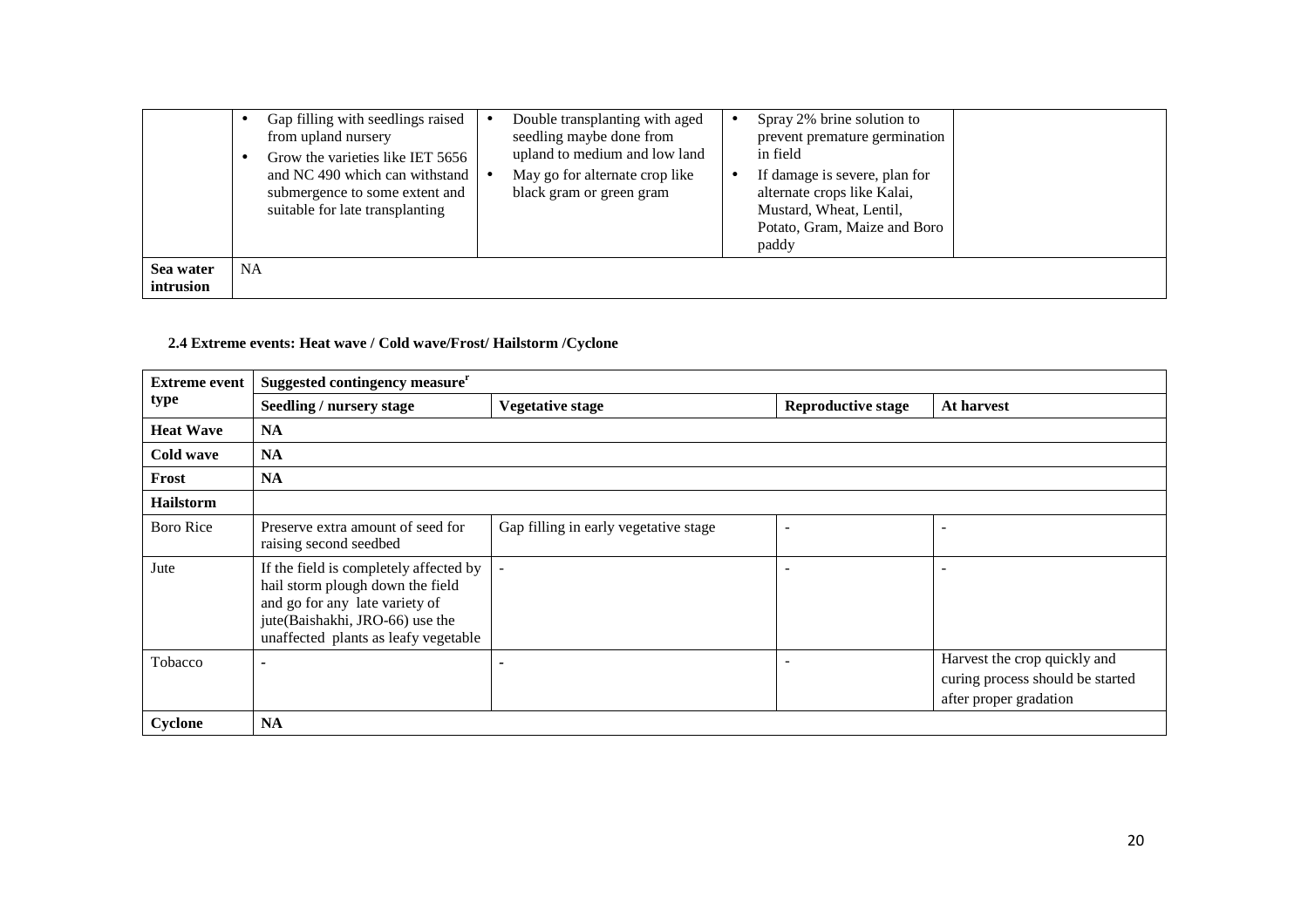### **2.5 Contingent strategies for Livestock, Poultry & Fisheries**

#### **2.5.1 Livestock**

|                                | <b>Suggested contingency measures</b>       |                                      |                                           |  |
|--------------------------------|---------------------------------------------|--------------------------------------|-------------------------------------------|--|
|                                | <b>Before the event</b>                     | During the event                     | After the event                           |  |
| <b>Drought</b>                 |                                             |                                      |                                           |  |
| Feed and fodder availability   | Preserve the surplus food and fodder        | Provide hay, silage and urea straw   | Grow drought tolerant variety in barren   |  |
|                                | through hay and silage making               | treated feed to dairy animals        | land to meet crisis                       |  |
| Drinking water                 | Store hygienic drinking water and make      | Provide fresh water and green        | Supply adequate fresh water to avoid heat |  |
|                                | silage of fodder to retain water            | fodder as silage to reduce the water | strokes                                   |  |
|                                |                                             | intake                               |                                           |  |
| Health and disease management  | Vaccination of dairy animals against        | Keep animal in cool place to avoid   | Give antistress drug and preventive       |  |
|                                | infectious diseases                         | heat stress and strokes              | medicinal supplement to dairy animals     |  |
| <b>Floods</b>                  |                                             |                                      |                                           |  |
| Feed and fodder availability   | Store the feed and fodder in upland through | Avoid damp and moldy feed and        | Dry the stored damp feed and fodder       |  |
|                                | silage                                      | fodder to dairy animals              | before feeding the dairy animals          |  |
| Drinking water                 | Store hygienic drinking water and make      | Provide hygienic and chlorinated     | Supply chlorinated fresh water to avoid   |  |
|                                | silage of fodder to retain water            | water to dairy animals               | diahorea and dysentery of dairy animals   |  |
| Health and disease management  | Vaccination of dairy animals against        | Keep the animals in upland areas to  | Provide preventive anti diahorea vitamin  |  |
|                                | infectious diseases                         | avoid drowning                       | supplement                                |  |
| Cyclone                        |                                             |                                      |                                           |  |
| <b>Heat wave and cold wave</b> |                                             |                                      |                                           |  |

## **2.5.2 Poultry**

|                               | <b>Suggested contingency measures</b>                          |                                                                          |                                                         | Convergence/linkages with ongoing<br>programs, if any |
|-------------------------------|----------------------------------------------------------------|--------------------------------------------------------------------------|---------------------------------------------------------|-------------------------------------------------------|
|                               | <b>Before the event</b>                                        | During the event                                                         | After the event                                         |                                                       |
|                               |                                                                |                                                                          |                                                         |                                                       |
| <b>Drought</b>                |                                                                |                                                                          |                                                         |                                                       |
| Shortage of feed ingredients  | Preserve the surplus feed<br>ingredient of concentrate<br>feed | Provide the low cost CF<br>with locally available<br>resources           |                                                         |                                                       |
| Drinking water                | Store plenty of fresh water                                    | Supply stored fresh and<br>chlorinated water                             |                                                         |                                                       |
| Health and disease management | Vaccination of poultry<br>against infectious diseases          | Keep birds in cool and<br>shady place to avoid<br>heat stroke and stress | Provide anti stress drug<br>and medicinal<br>supplement |                                                       |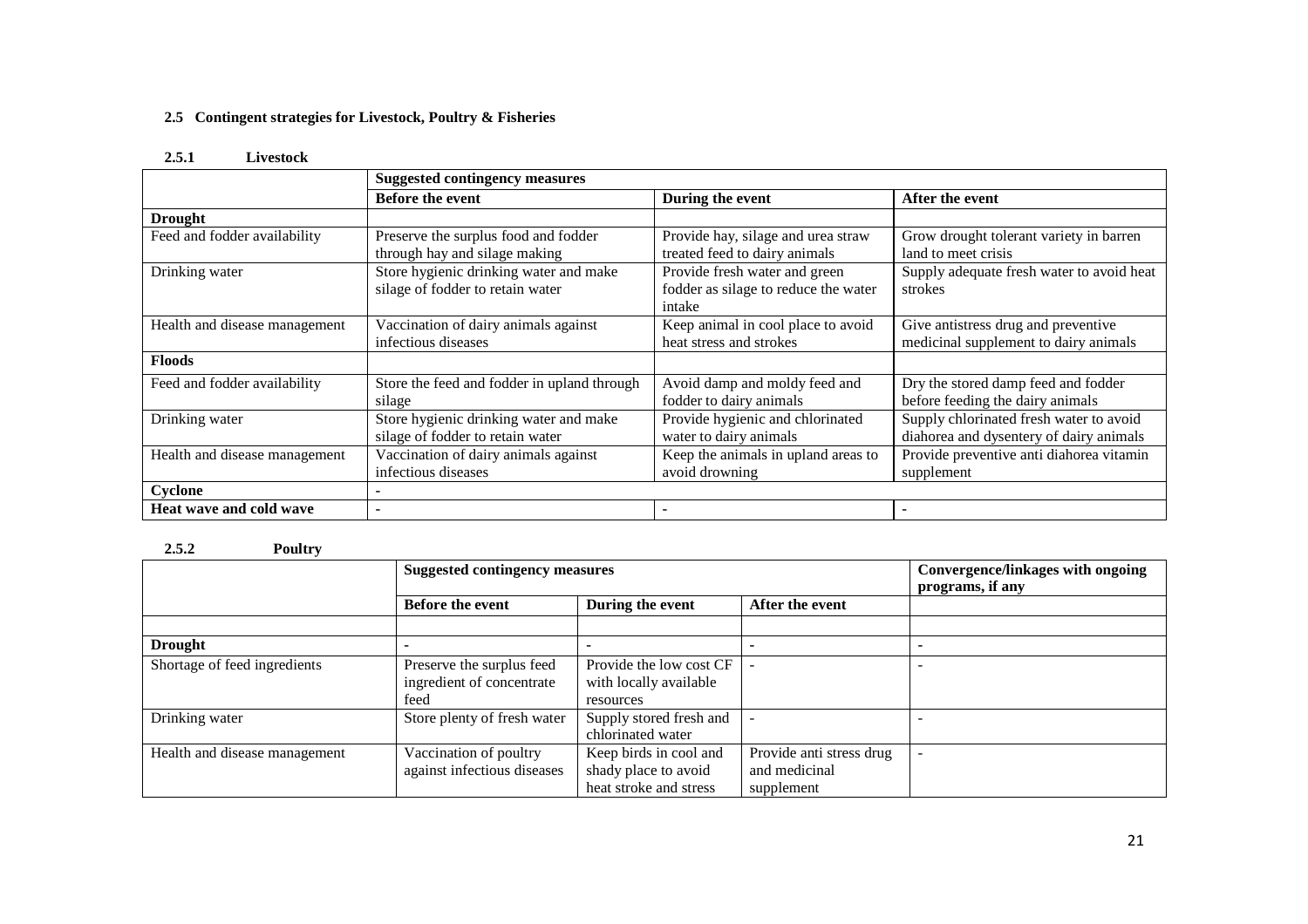| Floods                         |                          |                          |                          |                          |
|--------------------------------|--------------------------|--------------------------|--------------------------|--------------------------|
| Shortage of feed ingredients   | $-do-$                   | $-do-$                   | $-do-$                   |                          |
| Drinking water                 | $-do-$                   | $-do-$                   | -do-                     |                          |
| Health and disease management  | $-do-$                   | $-do-$                   | -do-                     |                          |
| Cyclone                        |                          |                          |                          | $\overline{\phantom{0}}$ |
| Shortage of feed ingredients   | $-do-$                   | -do-                     | $-do-$                   | $\overline{\phantom{0}}$ |
| Drinking water                 | $-do-$                   | $-do-$                   | $-do-$                   |                          |
| Health and disease management  | $-do-$                   | -do-                     | -do-                     |                          |
| Heat wave and cold wave        |                          |                          |                          |                          |
| Shelter/environment management | $-do-$                   | $\overline{\phantom{a}}$ | $\overline{\phantom{a}}$ |                          |
| Health and disease management  | $-do-$                   | $-do-$                   | $-do-$                   | $\overline{\phantom{a}}$ |
|                                | $\overline{\phantom{0}}$ | $\overline{\phantom{0}}$ | $\overline{\phantom{a}}$ |                          |

## **2.5.3 Fisheries/ Aquaculture**

|                                                          | <b>Suggested contingency measures</b>                               |                             |                                              |  |
|----------------------------------------------------------|---------------------------------------------------------------------|-----------------------------|----------------------------------------------|--|
|                                                          | <b>Before the event</b>                                             | During the event            | After the event                              |  |
| 1) Drought                                               |                                                                     |                             |                                              |  |
| 2) Floods                                                |                                                                     |                             |                                              |  |
| <b>B.</b> Aquaculture                                    |                                                                     |                             |                                              |  |
| (i) Inundation with flood water                          | Harvesting fish to reduce stocking<br>density and pen erected       | Netting and keeping in cage | Application of lime                          |  |
| (ii) Water contamination and changes in<br>water quality | Application of lime@ 200 kg/ha water<br>body                        | Netting and keeping in cage | Application of lime@ 200 kg/ha water<br>body |  |
| (iii) Health and diseases                                | Application of CIFAX @ 1lit/ha-m of<br>water                        |                             | Application of CIFAX @ 1lit/ha-m of<br>water |  |
| (iv) Loss of stock and inputs (feed,<br>chemicals etc)   | Feed and chemicals should be stocked<br>in room with care           |                             | Purchase low cost input                      |  |
| (v) Infrastructure damage (pumps,<br>aerators, huts etc) | Keep in concrete house or protected<br>area                         |                             | Repair infrastructure                        |  |
| (vi) Any other                                           |                                                                     |                             | $\overline{\phantom{a}}$                     |  |
| 3. Cyclone / Tsunami                                     |                                                                     |                             | $\overline{\phantom{0}}$                     |  |
| <b>B.</b> Aquaculture                                    |                                                                     |                             | $\overline{\phantom{a}}$                     |  |
| (i) Overflow / flooding of ponds                         | Harvesting or reducing stocking<br>density, dyke may be constructed |                             | Application of lime                          |  |
| (ii) Changes in water quality (fresh                     |                                                                     |                             |                                              |  |